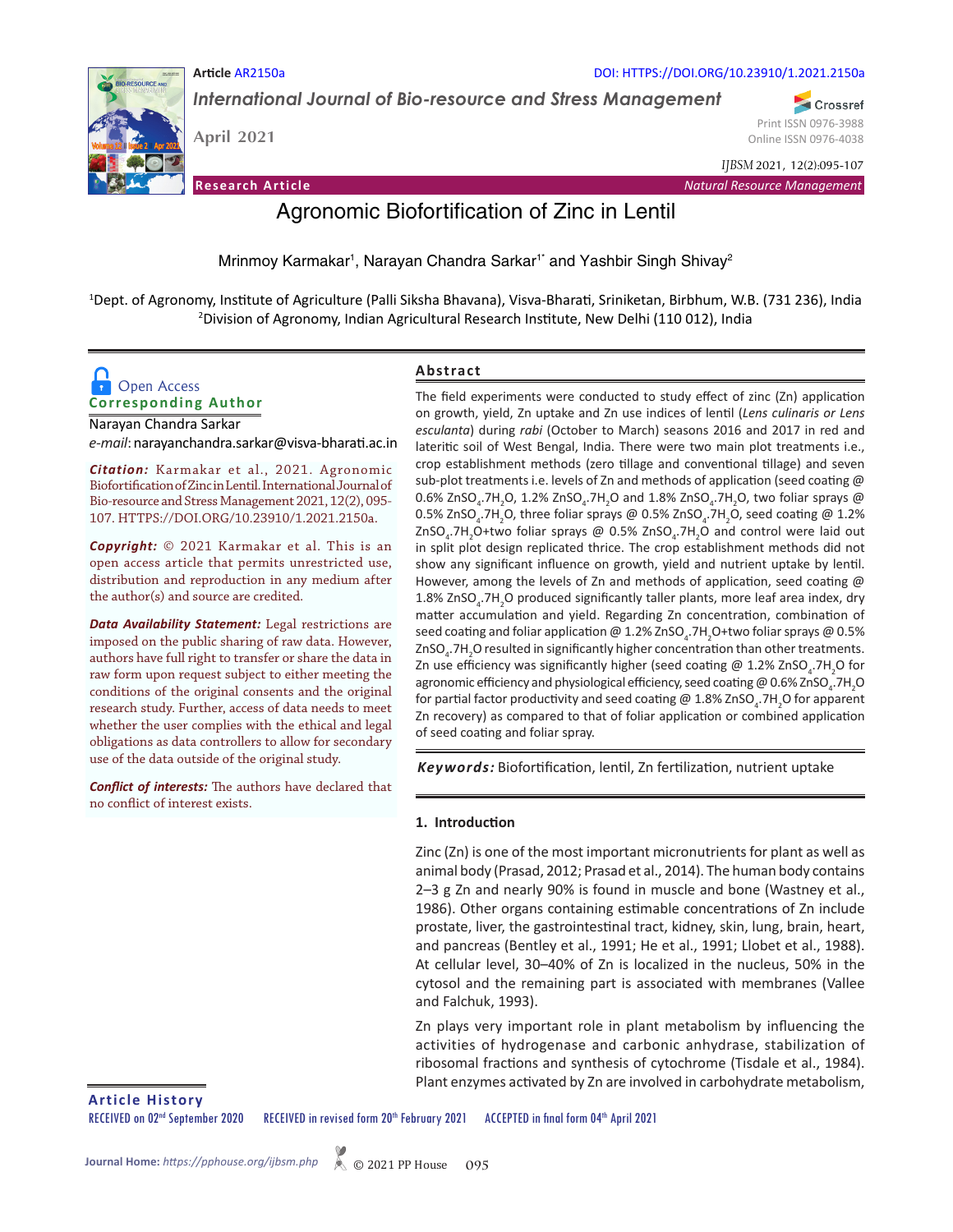maintenance of the integrity of cellular membranes, protein synthesis, and regulation of auxin synthesis and pollen formation (Marschner, 1995; Hafeez et al., 2013). The regulation and maintenance of the gene expression required for the tolerance of environmental stresses in plants are Zn dependent (Cakmak, 2000). Its deficiency results in the development of abnormalities in plants which become visible as deficiency symptoms such as stunted growth, chlorosis and smaller leaves, spikelet sterility. Zn deficiency can also adversely affect the quality of harvested products; plants susceptibility to injury by high light or temperature intensity and to infection by fungal diseases can also increase (Marschner, 1995, Cakmak, 2000). Zn seems to affect the capacity for water uptake and transport in plants and also reduce the adverse effects of short periods of heat and salt stress (Kasim, 2007; Disante et al., 2010; Peck et al., 2010; Tavallali et al., 2010). As Zn is required for the synthesis of tryptophan which is a precursor of IAA, it also has an active role in the production of an essential growth hormone auxin (Alloway et al., 2008). The Zn is required for integrity of cellular membranes to preserve the structural orientation of macromolecules and ion transport systems. Its interaction with phospholipids and sulphydryl groups of membrane proteins contributes for the maintenance of membranes (Kabata-Pendias and Pendias, 2001; Dang et al., 2010). Zn is one of the most important micronutrients for many crop plants such as rice, maize and wheat, or soybean, which are being cultivated Worldwide (Preetha et al., 2014).

Pulses (food legumes), are an important source of protein in a vegetarian diet, especially in India, where a large population is vegetarian and protein malnutrition is rampant (Prasad, 2003; Prasad and Shivay, 2019). Further, pulses are also rich in Zn than cereals (Hemalatha et al., 2007). Globally, India is one of the largest producers and as well as consumers of the pulses. In India total area in pulses was 29.2 mha, production 22.1 mt and average productivity 757 kg ha $^{-1}$  during 2018-19 (Anonymous, 2021). Application of Zn to the soil increased the grain weight, yield and harvest index in lentil (Oktem et al., 2019). Among legumes, chickpea responded well to Zn application and Zn biofortification is possible by Zn application (Shivay et al., 2014a). Application of Zn sulfate to soils low in plant available Zn may show positive yield responses and also elevate grain Zn concentration to desired levels (Maqsood et al., 2016). Unlikely very few research works has been done on lentil emphasizing effective methods of Zn application for agronomic biofortification. Hence, this research was conducted with an objective to determine the most effective level and method of Zn application to improve growth, productivity and nutrient uptake and Zn use efficiency of lentil.

## **2. Materials and Methods**

#### *2.1. Description of the study area*

The field experiments were conducted on lentil during

*rabi* (October to March) seasons of 2016 and 2017 at the agricultural farm, Institute of Agriculture (Palli Siksha Bhavana), Visva-Bharati, Sriniketan, Birbhum, West Bengal, India on red and lateritic soil. The farm is situated at 23°39' N latitude and 87°42' E longitude with an average altitude of 58.90 m above mean sea level under sub-humid region of West Bengal. During cropping period of lentil, average temperature ranged from 13.8°C to 28.7°C in 2016 and 13.8°C to 27.4°C in 2017. Average rainfall was negligible (0.34 mm in 2016 and 1.34 mm in 2017) during both the years. The soil of the experimental field was sandy loam in texture, well drained with low level of organic carbon (0.39%), available nitrogen and potassium (K) content and medium in available phosphorus (P) (Lambers and Barrow, 2020). The soil was slightly acidic (pH 5.5) in reaction (1:2.5 soil and water ratio). Diethylene tri-amine penta acetic acid (DTPA) extractable Zn in soil was 0.5 to 0.55 mg  $kg<sup>-1</sup>$  of soil (Lindsay and Norvell, 1978).

#### *2.2. Experimental design and procedure*

The experiment was laid out in a split plot design consisting of two main plot treatments and seven sub-plot treatments replicated thrice. Two crop establishment methods (CEMs) were included in the main plot viz., zero tillage (ZT) and conventional tillage (CT). The sub-plot treatments consisted of different Zn levels and methods of their application i.e. control, seed coating @ 0.6% ZnSO<sub>4</sub>.7H<sub>2</sub>O, seed coating @ 1.2% ZnSO<sub>4</sub>.7H<sub>2</sub>O, seed coating @ 1.8% ZnSO<sub>4</sub>.7H<sub>2</sub>O, twofoliar sprays @ 0.5% ZnSO<sub>4</sub>.7H<sub>2</sub>O, three-foliar sprays @ 0.5% ZnSO<sub>4</sub>.7H<sub>2</sub>O, 1.2% ZnSO<sub>4</sub>.7H<sub>2</sub>O seed coating+two-foliar sprays @ 0.5%  $ZnSO_4$ .7H<sub>2</sub>O.

Seed coating with  $ZnSO_4$ .7H<sub>2</sub>O was done one day before sowing and coated seeds were sown. For two foliar spray  $@$  0.5% ZnSO<sub>4</sub>.7H<sub>2</sub>O, spraying was done during vegetative growth stage (at 30 DAS) and before flowering stage (at 50 DAS). For three foliar spray @ 0.5% ZnSO<sub>4</sub>.7H<sub>2</sub>O, spraying was done during vegetative growth stage (at 30 DAS) and before flowering stage (at 50 DAS) and during pod development stage (80 DAS). Seed rate  $\omega$  30 kg ha<sup>-1</sup> (recommended after coating with Zn sulphate heptahydrate) was used following seed coating procedure. The 40 g gum acacia  $kg<sup>-1</sup>$  of seed was added to ensure adequate adhesiveness in lentil seed. The  $0.6\%$  ZnSO<sub>4</sub>.7H<sub>2</sub>O coating required 180 g ZnSO<sub>4</sub>.7H<sub>2</sub>O which contained 37.8 g Zn. Thus, seed coating of 1.2% ZnSO<sub>4</sub>.7H<sub>2</sub>O contained 75.6 g Zn per ha and seed coating of 1.8%  $ZnSO<sub>4</sub>$ .7H<sub>2</sub>O contained 113.4 g Zn ha<sup>-1</sup>. In case of foliar spray of lentil, 2.5 kg ZnSO<sub>4</sub>.7H<sub>2</sub>O was used for 500 litres of water ha<sup>-1</sup>. Likewise, 5 kg and 7.5 kg of ZnSO<sub>4</sub>.7H<sub>2</sub>O were used for two- and three-times sprays per hectare. The recommended dose of N, P and K for lentil  $\omega$  30, 26.2 and 33.3 kg ha<sup>-1</sup> was applied as basal during land preparation. The  $ZnSO_{4}$ .7H<sub>2</sub>O contains 21% Zn.

Popular recommended lentil variety WBL 58 (Subrata) of 106 days duration was sown at  $25 \times 10$  cm<sup>2</sup> spacing on the 3<sup>rd</sup> November of both the years (2016 and 2017). Plant height,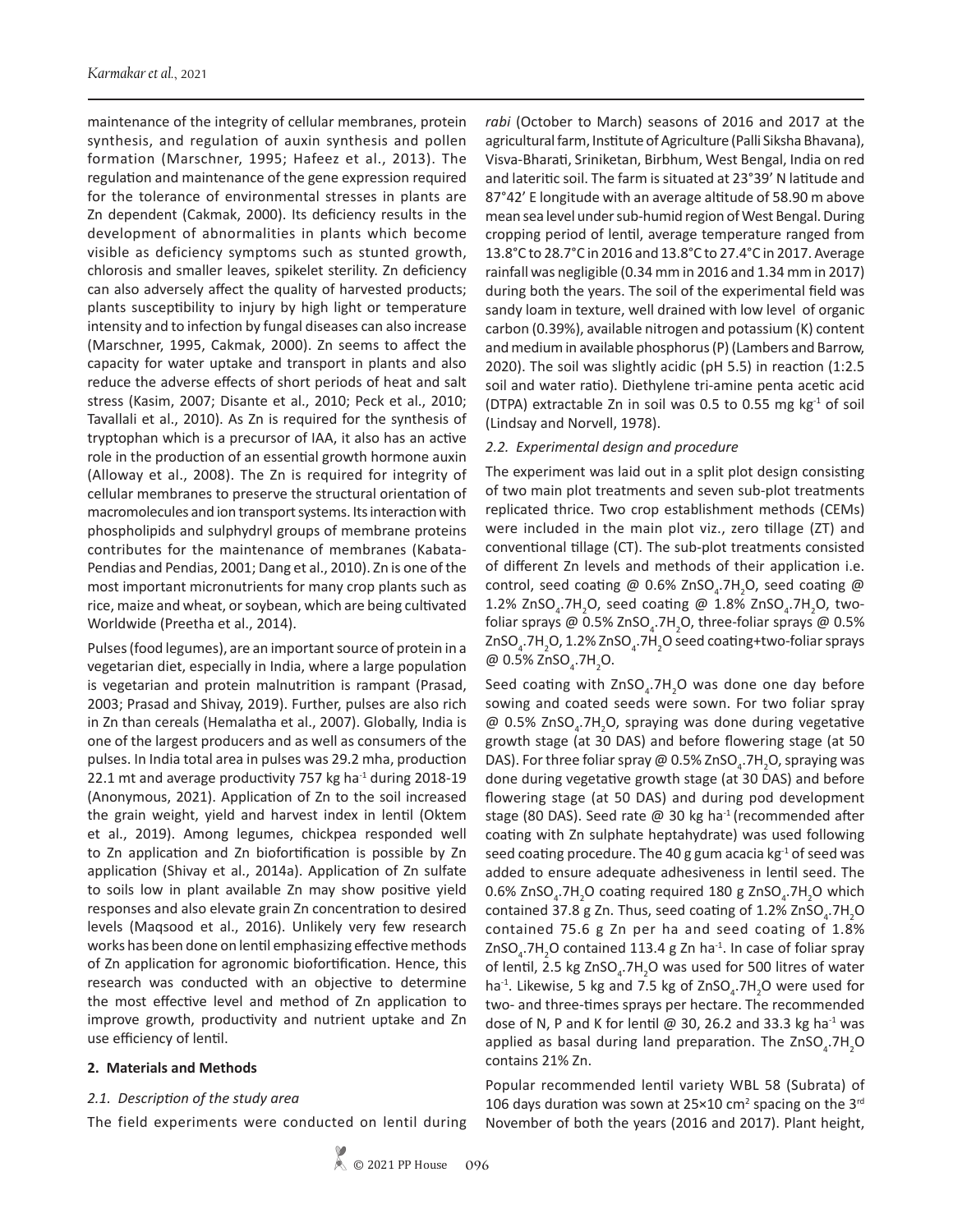leaf area, dry weight of samples was recorded at 30 days after sowing (DAS), 60 DAS, 90 DAS and at harvest during both the years. Five plants from each plot for lentil were randomly selected and their heights were measured from ground level to top of the canopy with a wooden meter scale. The plant height was recorded at 30, 60 90 DAS and at harvest period. For dry weight and leaf area, destructive samples were taken in each plot at an interval of 30 days starting from 30 DAS, i.e., at 30, 60 and 90 DAS during *rabi* season. The sample was cut at ground level at 30, 60 and 90 DAS. The green and senescenced leaves and stems were separated and dried in a hot-air oven at a temperature of 65±2°C for 72 hours till constant weight was recorded. Then total plant dry weight (g plant $^{-1}$ ) was found out after summing of dry weight of different plant parts and dry matter accumulation in g  $m<sup>2</sup>$  was worked out based on plant population density in different plots. The representative green leaves were taken randomly from each plot during destructive sampling at 30, 60, and 90 DAS under study and their areas were recorded by leaf area meter. The leaves were then dried in a hot air oven at 65±2°C for 48 hours still constant weights were obtained and dry weights of leaves were taken with an electrical balance. The area/weight relationship was used to determine leaf area indices as described by Kemp (1960). Since, leaf area index (LAI) is area of leaf surface per unit land surface (Watson, 1952) and it was obtained by multiplying the area/weight ratio with the dry weight of green leaves obtained per unit of land area. Crop growth rate during 30 to 60, 60 to 90 DAS and 90 DAS to harvest were determined with the help of following formula; CGR=  $(W_2-W_1)$ / (t<sub>2</sub>-t<sub>1</sub>); Where, w<sub>2</sub> and  $w_1$  are the final and initial total dry weights of all plant parts per unit land area (m<sup>2</sup>) at the time  $\mathsf{t}_{_2}$  and  $\mathsf{t}_{_{1^\prime}}$  respectively and the unit was  $g m<sup>-2</sup>$  day<sup>-1</sup>. Plant samples (grain and stover) collected at maturity during 2016 and 2017 were dried, grinded and used for chemical analysis. Zn content in the grain and stover of the crop was determined by atomic absorption spectrophotometer (AAS-4129) from the extract obtained through digestion with di-acid mixture and it was expressed in mg  $kg<sup>-1</sup>$ . The experimental data were analysed following the standard statistical method (Panse and Sukhatme, 1985; Gomez and Gomez, 1984) at 0.5% level of significance.

## *2.3. Zn use efficiency indices*

Partial factor productivity (PFP), agronomic efficiency (AE), recovery efficiency or apparent Zn recovery (RE), and physiological efficiency (PE) of applied Zn were computed using the following expressions as suggested by Fageria and Baligar (2001) and Shivay et al. (2010):

$$
PP = Y_{zn} / Zn_a
$$

AE=(Y<sub>zn</sub>−Y<sub>c</sub>)/Zn<sub>a</sub> RE=[(U<sub>zn</sub>−U<sub>c</sub>)/Zn<sub>a</sub>]×100  $PE=(Y_{_{Zn}}-Y_{c})/(U_{_{Zn}}-U_{c})$ 

where,  $Y_{Zn}$  and  $U_{Zn}$  refer to the grain yield (kg ha<sup>-1</sup>) and total Zn uptake (kg ha<sup>-1</sup>), respectively, of lentil in Zn applied plots; Y<sub>c</sub> and U<sub>c</sub> refer to the grain yield (kg ha<sup>-1</sup>) and total Zn uptake (kg ha<sup>-1</sup>), respectively, of lentil in control (no Zn) plots; Zn<sub>a</sub> refers to the Zn applied (kg ha $^{-1}$ ).

#### **3. Results and Discussion**

#### *3.1. Growth parameters*

#### *3.1.1. Plant height*

Plant height of lentil was increased as crop growth proceeded up to its maturity (Table 1). The investigation on the pooled data revealed that the crop establishment methods did not show any significant influence on the plant height of lentil during all observations recorded i.e. at 30 DAS, 60 DAS, and 90 DAS and at harvest. However, in respect to Zn levels and methods of application, the treatments showed significant effect on plant height during the entire period of plant growth of lentil. Among the treatments regarding Zn levels and methods of application, the treatments seed coating of 1.8% ZnSO<sub>4</sub>.7H<sub>2</sub>O produced tallest plant. This treatment i.e. seed coating @  $1.8\%$  ZnSO<sub>4</sub>.7H<sub>2</sub>O resulted significantly in higher plant height than all the other treatments at 30 DAS and at later stage i.e. at 90 DAS and at harvest, it was significantly higher than the treatments two foliar sprays @  $0.5\%$  ZnSO<sub>4</sub>.7H<sub>2</sub>O, seed coating @  $0.6\%$  ZnSO<sub>4</sub>.7H<sub>2</sub>O and control. However, this treatment, seed coating  $\omega$  1.8% ZnSO<sub>4</sub>.7H<sub>2</sub>O proved statistically at par with seed coating @ 1.2% ZnSO<sub>4</sub>.7H<sub>2</sub>O + two foliar sprays @ 0.5% ZnSO<sub>4</sub>.7H<sub>2</sub>O, seed coating @ 1.2% ZnSO<sub>4</sub>.7H<sub>2</sub>O and three foliar sprays @  $0.5\%$  ZnSO<sub>4</sub>.7H<sub>2</sub>O at 90 DAS and at harvest. While comparing to seed coating treatment, seed coating @ 1.8% ZnSO<sub>4</sub>.7H<sub>2</sub>O was found significantly higher than the seed coating @ 0.6% ZnSO<sub>4</sub>.7H<sub>2</sub>O during both the years; however seed coating @ 1.2% ZnSO<sub>4</sub>.7H<sub>2</sub>O proved statistically at par. In case of foliar spray also, the treatment with three foliar sprays @ 0.5% ZnSO<sub>4</sub>.7H<sub>2</sub>O was recorded statistically non-significant with two foliar sprays @  $0.5\%$  ZnSO<sub>4</sub>.7H<sub>2</sub>O. On the other hand, the interaction on the crop establishment methods within Zn levels and methods of application and the interaction on the Zn levels and methods of application within crop establishment methods recorded statistically at par with each other in both the years at all observations. According to the findings of the present study, seed coating @ 1.8% ZnSO<sub>4</sub>.7H<sub>2</sub>O resulted in the highest influence on plant height followed by seed coating @ 1.2% ZnSO<sub>4</sub>.7H<sub>2</sub>O+two foliar sprays @ 0.5% ZnSO<sub>4</sub>.7H<sub>2</sub>O and seed coating @  $1.2\%$  ZnSO<sub>4</sub>.7H<sub>2</sub>O. Hence, our results indicated that, plant height was significantly higher in seed coated treatment than combined and foliar treatments. Zn application resulted in more vegetative growth (Singh et al.*,*  1992), leading to higher plant height (Oktem, 2019).

## *3.1.2. Leaf area index (LAI)*

Leaf area index of lentil was increased as crop grown upto 60 DAS and then a decreasing trend was observed towards its maturity (Table 1). The perusal of the data revealed that the crop establishment methods did not show any significant influence on the leaf area index of lentil during all observations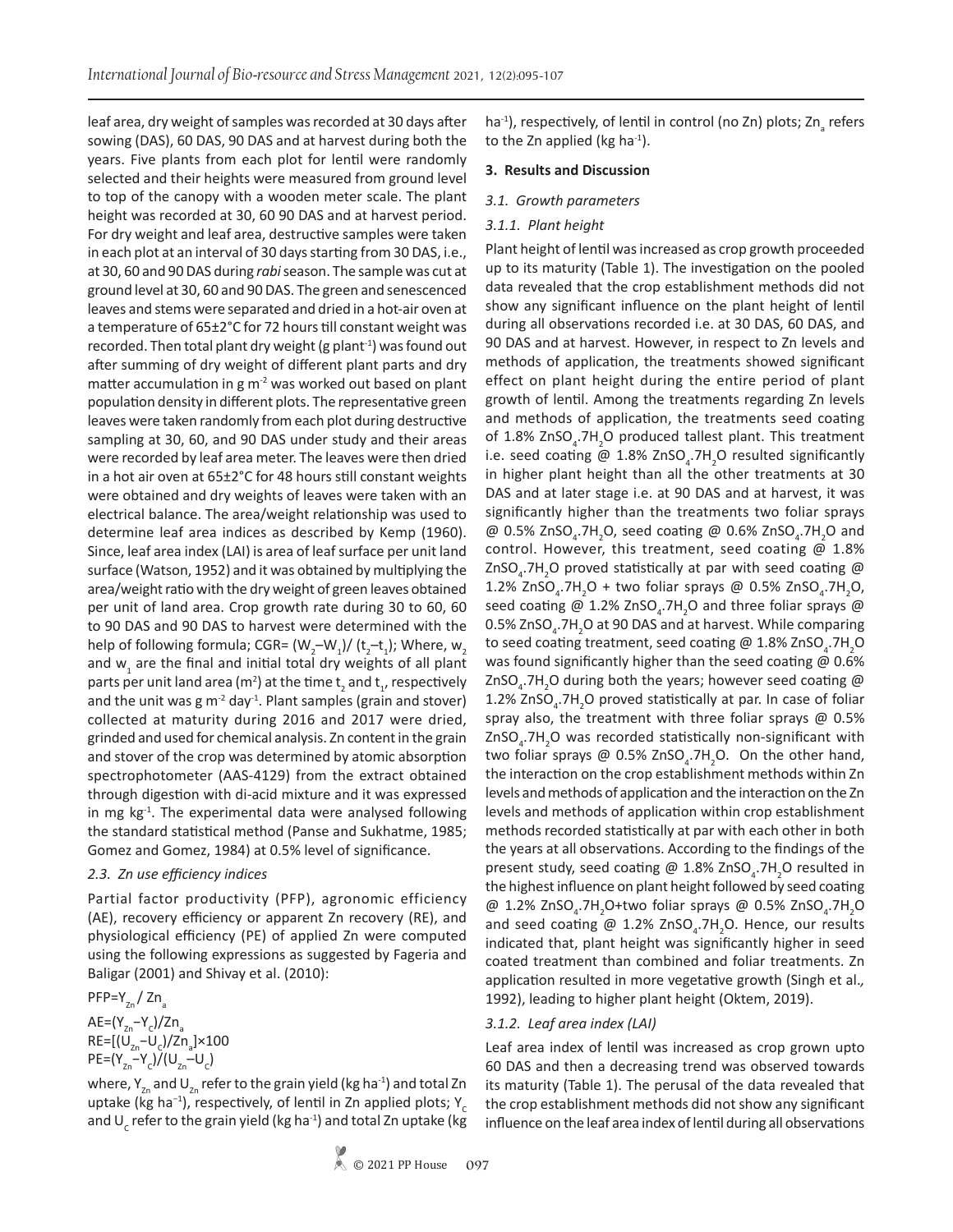Table 1: Effect of cultivation methods and zinc levels and their methods of application on plant height and leaf area index of lentil at different growth stages (pooled data)

| Treatment                                                                                                              |           |           | Plant height (cm) | Leaf Area Index |           |           |           |  |  |
|------------------------------------------------------------------------------------------------------------------------|-----------|-----------|-------------------|-----------------|-----------|-----------|-----------|--|--|
|                                                                                                                        | 30 DAS    | 60 DAS    | 90 DAS            | At Harvest      | 30 DAS    | 60 DAS    | 90 DAS    |  |  |
| Crop establishment methods (CEMs)                                                                                      |           |           |                   |                 |           |           |           |  |  |
| Zero tillage (ZT)                                                                                                      | 9.3       | 18.3      | 28.6              | 28.4            | 0.27      | 0.94      | 0.74      |  |  |
| Conventional tillage (CT)                                                                                              | 8.7       | 18.4      | 29.1              | 29.1            | 0.25      | 0.96      | 0.76      |  |  |
| <b>SEm</b> <sup>±</sup>                                                                                                | 0.18      | 0.78      | 1.08              | 1.00            | 0.01      | 0.02      | 0.03      |  |  |
| CD $(p=0.05)$                                                                                                          | <b>NS</b> | <b>NS</b> | <b>NS</b>         | <b>NS</b>       | <b>NS</b> | <b>NS</b> | <b>NS</b> |  |  |
| Zinc levels and methods of application                                                                                 |           |           |                   |                 |           |           |           |  |  |
| Control                                                                                                                | 8.2       | 15.4      | 25.6              | 25.4            | 0.24      | 0.87      | 0.67      |  |  |
| Seed coating of 0.6% ZnSO <sub>4</sub> .7H <sub>2</sub> O                                                              | 9.0       | 18.1      | 27.5              | 27.4            | 0.26      | 0.94      | 0.71      |  |  |
| Seed coating of 1.2% ZnSO <sub>4</sub> .7H <sub>2</sub> O                                                              | 9.3       | 18.5      | 30.6              | 30.5            | 0.27      | 0.99      | 0.79      |  |  |
| Seed coating of 1.8% ZnSO <sub>4</sub> .7H <sub>2</sub> O                                                              | 11.0      | 21.8      | 31.3              | 31.3            | 0.29      | 1.01      | 0.81      |  |  |
| Two foliar spray @ 0.5% ZnSO <sub>4</sub> .7H <sub>2</sub> O                                                           | 8.1       | 15.9      | 27.6              | 27.4            | 0.24      | 0.91      | 0.74      |  |  |
| Three foliar spray $@$ 0.5% ZnSO <sub>4</sub> .7H <sub>2</sub> O                                                       | 8.1       | 19.4      | 28.5              | 28.3            | 0.24      | 0.96      | 0.76      |  |  |
| 1.2% ZnSO <sub>4</sub> .7H <sub>2</sub> O seed coating+two foliar<br>spray @ 0.5% ZnSO <sub>4</sub> .7H <sub>2</sub> O | 9.2       | 19.7      | 31.1              | 31.1            | 0.28      | 1.03      | 0.83      |  |  |
| SEm±                                                                                                                   | 0.26      | 0.75      | 1.19              | 1.21            | 0.01      | 0.03      | 0.03      |  |  |
| CD $(p=0.05)$                                                                                                          | 0.77      | 2.18      | 3.47              | 3.52            | 0.02      | 0.10      | 0.09      |  |  |
| Interaction                                                                                                            |           |           |                   |                 |           |           |           |  |  |
| Cultivation method within Zn levels and methods of application                                                         |           |           |                   |                 |           |           |           |  |  |
| SEm±                                                                                                                   | 0.46      | 1.59      | 2.35              | 2.29            | 0.01      | 0.06      | 0.06      |  |  |
| CD $(p=0.05)$                                                                                                          | <b>NS</b> | <b>NS</b> | <b>NS</b>         | <b>NS</b>       | <b>NS</b> | <b>NS</b> | <b>NS</b> |  |  |
| Zn levels and methods of application within cultivation methods                                                        |           |           |                   |                 |           |           |           |  |  |
| SEm±                                                                                                                   | 0.37      | 1.06      | 1.68              | 1.70            | 0.01      | 0.05      | 0.05      |  |  |
| CD ( $p=0.05$ )                                                                                                        | <b>NS</b> | <b>NS</b> | <b>NS</b>         | <b>NS</b>       | <b>NS</b> | <b>NS</b> | <b>NS</b> |  |  |

Note: Seed rate 30 kg ha<sup>-1</sup>; Foliar spray of 0.5%  $ZnSO_4$ .7H<sub>2</sub>O @ 500 litres solution ha<sup>-1</sup>

i.e. at 30 DAS, 60 DAS, and at 90 DAS. However, in respect to Zn levels and methods of application, the treatments showed significant impact on leaf area index during the entire period of plant growth of lentil in both the years of the field studies. In respect to Zn levels and methods of application also, at all observations, the treatments seed coating @  $1.8\%$  ZnSO<sub>4</sub>.7H<sub>2</sub>O produced highest LAI at initial stage i.e. at 30 DAS which was significantly higher than the treatments three foliar sprays @  $0.5\%$  ZnSO<sub>4</sub>.7H<sub>2</sub>O, two foliar sprays @  $0.5\%$  ZnSO<sub>4</sub>.7H<sub>2</sub>O, seed coating @  $0.6\%$  ZnSO<sub>4</sub>.7H<sub>2</sub>O and control. However, at 60 DAS and 90 DAS, seed coating @  $1.2\%$  ZnSO<sub>4</sub>.7H<sub>2</sub>O+two foliar sprays @ 0.5% ZnSO<sub>4</sub>.7H<sub>2</sub>O resulted in the highest LAI, which showed significant variation with two foliar sprays @ 0.5% ZnSO<sub>4</sub>.7H<sub>2</sub>O, seed coating @ 0.6% ZnSO<sub>4</sub>.7H<sub>2</sub>O and control. In spite of this, the treatment seed coating @ 1.2% ZnSO<sub>4</sub>.7H<sub>2</sub>O + two foliar sprays @ 0.5% ZnSO<sub>4</sub>.7H<sub>2</sub>O was at par with seed coating @ 1.8% ZnSO<sub>4</sub>.7H<sub>2</sub>O. While comparing the seed coating treatments, seed coating @ 1.8% ZnSO<sub>4</sub>.7H<sub>2</sub>O was found significantly higher than the seed coating @ 0.6% ZnSO<sub>4</sub>.7H<sub>2</sub>O during both the years and seed coating @ 1.2%  $\text{ZnSO}_4$ .7H<sub>2</sub>O proved statistically at par. In case of foliar spray also, the treatment with three foliar sprays @ 0.5% ZnSO $_{\textrm{\tiny{4}}}$ .7H $_{\textrm{\tiny{2}}}$ O was recorded statistically non-significant with two foliar sprays  $\omega$  0.5% ZnSO<sub>4</sub>.7H<sub>2</sub>O. Seed coating with Zn improved the seedling growth (Khan et al., 2000) due to continuous supply of Zn. For growth of cascades (Cakmak, 2000; Palmer and Guerinot, 2009) and increase in auxin level in roots (Pandey et al., 2010). Mondal et al. (2011) studied the effect of foliar Zn application (0.1%) on leaf area of mungbean and reported significantly higher leaf area plant<sup>-1</sup> (497 cm<sup>2</sup>) over control.

# *3.1.3. Dry matter accumulation (DMA)*

There was an increasing trend was found regarding dry matter accumulation as crop growth proceeds up to its maturity (Table 2). The perusal of the data revealed that the crop establishment methods did not show any significant influence on the dry matter accumulation of lentil during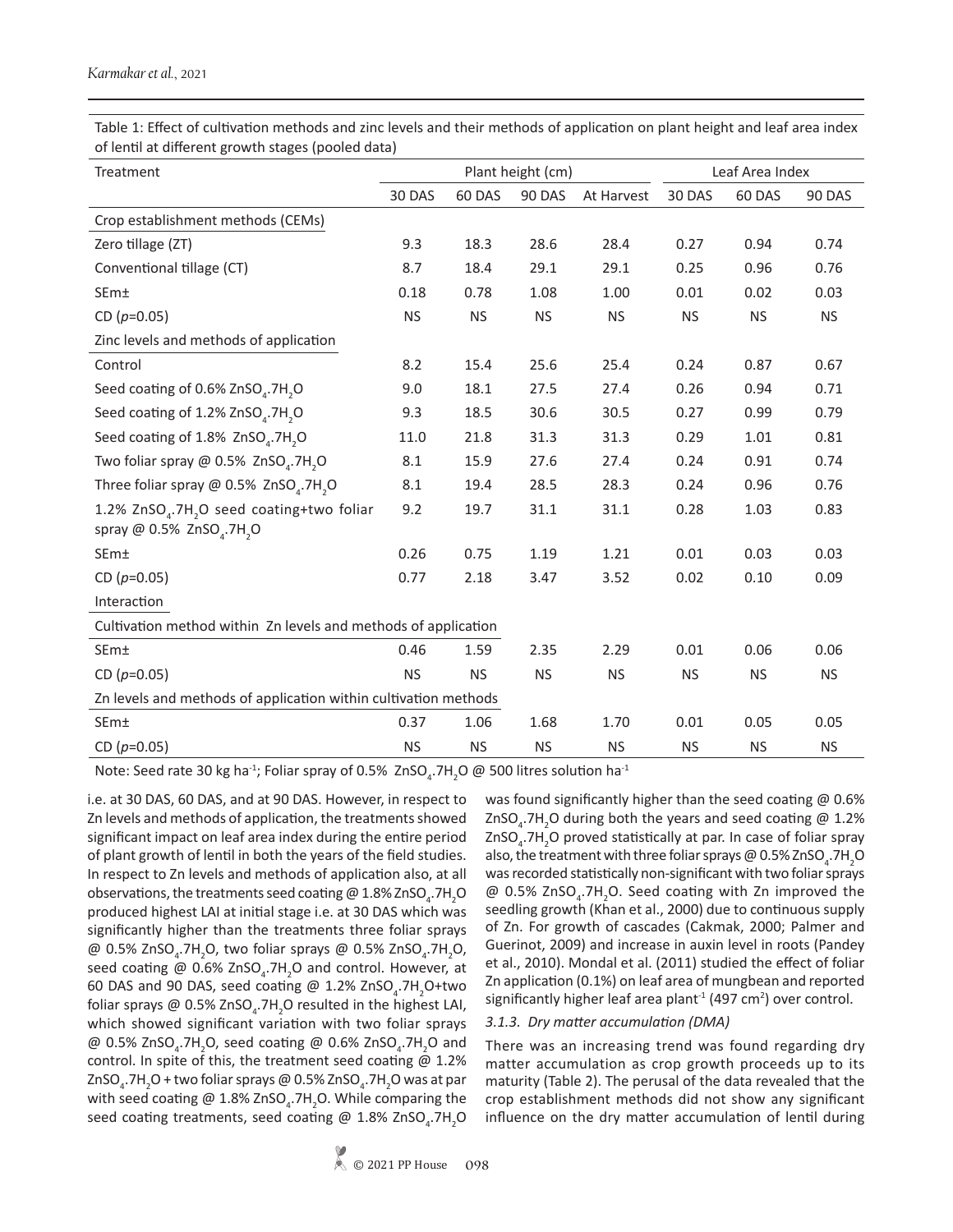| Treatment                                                                                                                                 | Dry matter accumulation ( $g$ m <sup>-2</sup> ) |               |           | Crop growth rate (g $m^{-2}$ day <sup>-1</sup> ) |           |           |             |  |  |
|-------------------------------------------------------------------------------------------------------------------------------------------|-------------------------------------------------|---------------|-----------|--------------------------------------------------|-----------|-----------|-------------|--|--|
|                                                                                                                                           | 30 DAS                                          | 60 DAS 90 DAS |           | At                                               | $30 - 60$ | 60-90     | 90 DAS - at |  |  |
|                                                                                                                                           |                                                 |               |           | Harvest                                          | DAS       | DAS       | harvest     |  |  |
| Crop establishment methods (CEMs)                                                                                                         |                                                 |               |           |                                                  |           |           |             |  |  |
| Zero tillage (ZT)                                                                                                                         | 19.1                                            | 117.4         | 295.0     | 314.9                                            | 3.28      | 5.92      | 0.66        |  |  |
| Conventional tillage (CT)                                                                                                                 | 18.6                                            | 119.0         | 290.0     | 308.9                                            | 3.35      | 5.70      | 0.63        |  |  |
| SEm±                                                                                                                                      | 0.69                                            | 2.15          | 9.23      | 10.16                                            | 0.12      | 0.21      | 0.01        |  |  |
| CD ( $p=0.05$ )                                                                                                                           | <b>NS</b>                                       | <b>NS</b>     | <b>NS</b> | <b>NS</b>                                        | <b>NS</b> | <b>NS</b> | <b>NS</b>   |  |  |
| Zinc levels and methods of application                                                                                                    |                                                 |               |           |                                                  |           |           |             |  |  |
| Control $(Zn_0)$                                                                                                                          | 18.0                                            | 114.2         | 279.3     | 294.2                                            | 3.21      | 5.51      | 0.50        |  |  |
| Seed coating of 0.6% ZnSO <sub>4</sub> .7H <sub>2</sub> O                                                                                 | 19.3                                            | 116.9         | 286.2     | 308.6                                            | 3.25      | 5.64      | 0.75        |  |  |
| Seed coating of 1.2% ZnSO <sub>4</sub> .7H <sub>2</sub> O                                                                                 | 19.2                                            | 120.3         | 288.4     | 318.1                                            | 3.37      | 5.61      | 0.99        |  |  |
| Seed coating of 1.8% ZnSO <sub>4</sub> .7H <sub>2</sub> O                                                                                 | 20.0                                            | 121.3         | 290.8     | 332.2                                            | 3.38      | 5.65      | 1.38        |  |  |
| Two foliar spray $\omega$ 0.5% ZnSO <sub>4</sub> .7H <sub>2</sub> O                                                                       | 18.1                                            | 116.7         | 296.1     | 300.4                                            | 3.29      | 5.98      | 0.14        |  |  |
| Three foliar spray @ 0.5% ZnSO <sub>4</sub> .7H <sub>2</sub> O                                                                            | 17.9                                            | 117.2         | 300.1     | 305.9                                            | 3.31      | 6.10      | 0.20        |  |  |
| 1.2% ZnSO <sub>4</sub> .7H <sub>2</sub> O seed coating+two foliar<br>spray @ 0.5% ZnSO <sub>4</sub> .7H <sub>2</sub> O (Zn <sub>6</sub> ) | 19.3                                            | 121.2         | 306.5     | 324.0                                            | 3.40      | 6.18      | 0.58        |  |  |
| SE <sub>m</sub>                                                                                                                           | 1.17                                            | 1.43          | 5.72      | 8.49                                             | 0.14      | 0.16      | 0.01        |  |  |
| CD $(p=0.05)$                                                                                                                             | <b>NS</b>                                       | 4.18          | 16.70     | 24.78                                            | <b>NS</b> | 0.48      | 0.02        |  |  |
| Interaction                                                                                                                               |                                                 |               |           |                                                  |           |           |             |  |  |
| Cultivation method within Zn levels and methods of application                                                                            |                                                 |               |           |                                                  |           |           |             |  |  |
| SEm±                                                                                                                                      | 1.95                                            | 3.87          | 16.26     | 19.62                                            | 0.27      | 0.39      | 0.01        |  |  |
| CD $(p=0.05)$                                                                                                                             | <b>NS</b>                                       | <b>NS</b>     | <b>NS</b> | <b>NS</b>                                        | <b>NS</b> | <b>NS</b> | <b>NS</b>   |  |  |
| Zn levels and methods of application within cultivation methods                                                                           |                                                 |               |           |                                                  |           |           |             |  |  |
| SEm±                                                                                                                                      | 1.65                                            | 2.03          | 8.09      | 12.01                                            | 0.19      | 0.23      | 0.01        |  |  |
| CD $(p=0.05)$                                                                                                                             | <b>NS</b>                                       | <b>NS</b>     | <b>NS</b> | <b>NS</b>                                        | <b>NS</b> | <b>NS</b> | <b>NS</b>   |  |  |

Table 2: Effect of cultivation methods and zinc levels and their methods of application on dry matter accumulation and crop growth rate of lentil at different growth stages

Note: Seed rate 30 kg ha<sup>-1</sup>; Foliar spray of 0.5%  $ZnSO_4$ .7H<sub>2</sub>O @ 500 litres solution ha<sup>-1</sup>

all observations i.e. at 30 DAS, 60 DAS, and at 90 DAS and at harvest . However, in respect to Zn levels and methods of application, the treatments showed significant effect on dry matter accumulation during the entire period of plant growth of lentil in both the years of the field studies. In respect to Zn levels and methods of application, except 90 DAS, at all observations, the treatments seed coating @ 1.8% ZnSO<sub>4</sub>.7H<sub>2</sub>O produced highest dry matter accumulation which was significantly higher than the treatments of three foliar sprays @ 0.5% ZnSO<sub>4</sub>.7H<sub>2</sub>O, two foliar sprays @ 0.5%  $ZnSO_4$ .7H<sub>2</sub>O, seed coating @ 0.6% ZnSO<sub>4</sub>.7H<sub>2</sub>O and control. In case of 90 DAS, the highest dry matter accumulation was recorded with seed coating @ 1.2%  $\text{ZnSO}_4$ .7H<sub>2</sub>O + two foliar sprays @  $0.5\%$  ZnSO<sub>4</sub>.7H<sub>2</sub>O. Though this treatment proved significant difference with seed coating @ 0.6% ZnSO<sub>4</sub>.7H<sub>2</sub>O, seed coating @ 1.2% ZnSO<sub>4</sub>.7H<sub>2</sub>O and control, however it was found statistically non-significant with the treatment seed

coating @ 1.8%  $ZnSO<sub>4</sub>$ .7H<sub>2</sub>O. While comparing to the seed coating treatments, seed coating @  $1.8\%$  ZnSO<sub>4</sub>.7H<sub>2</sub>O was found statistically at par with seed coating @ 0.6% ZnSO $_{\textrm{\tiny{4}}}$ .7H $_{\textrm{\tiny{2}}}$ O and seed coating @ 1.2% ZnSO<sub>4</sub>.7H<sub>2</sub>O. In case of foliar spray also, the treatment with three foliar sprays @ 0.5% ZnSO<sub>4</sub>.7H<sub>2</sub>O was observed statistically non-significant to two foliar sprays @  $0.5\%$  ZnSO<sub>4</sub>.7H<sub>2</sub>O. On the other hand, the interaction on the crop establishment methods within Zn levels and methods of application and the interaction on the Zn levels and methods of application within crop establishment methods recorded statistically at par with each other in both the years at all observations. Zn augments the auxin and its ample supply regulates the growth promotion (Alloway, 2008; Prasad et al., 2012). Almost the same trend was followed in case of leaf area index, dry matter accumulation, and crop growth rate. Thamke (2017) also studied the effect of graded levels of Zn on leaf area and growth parameters of pigeonpea and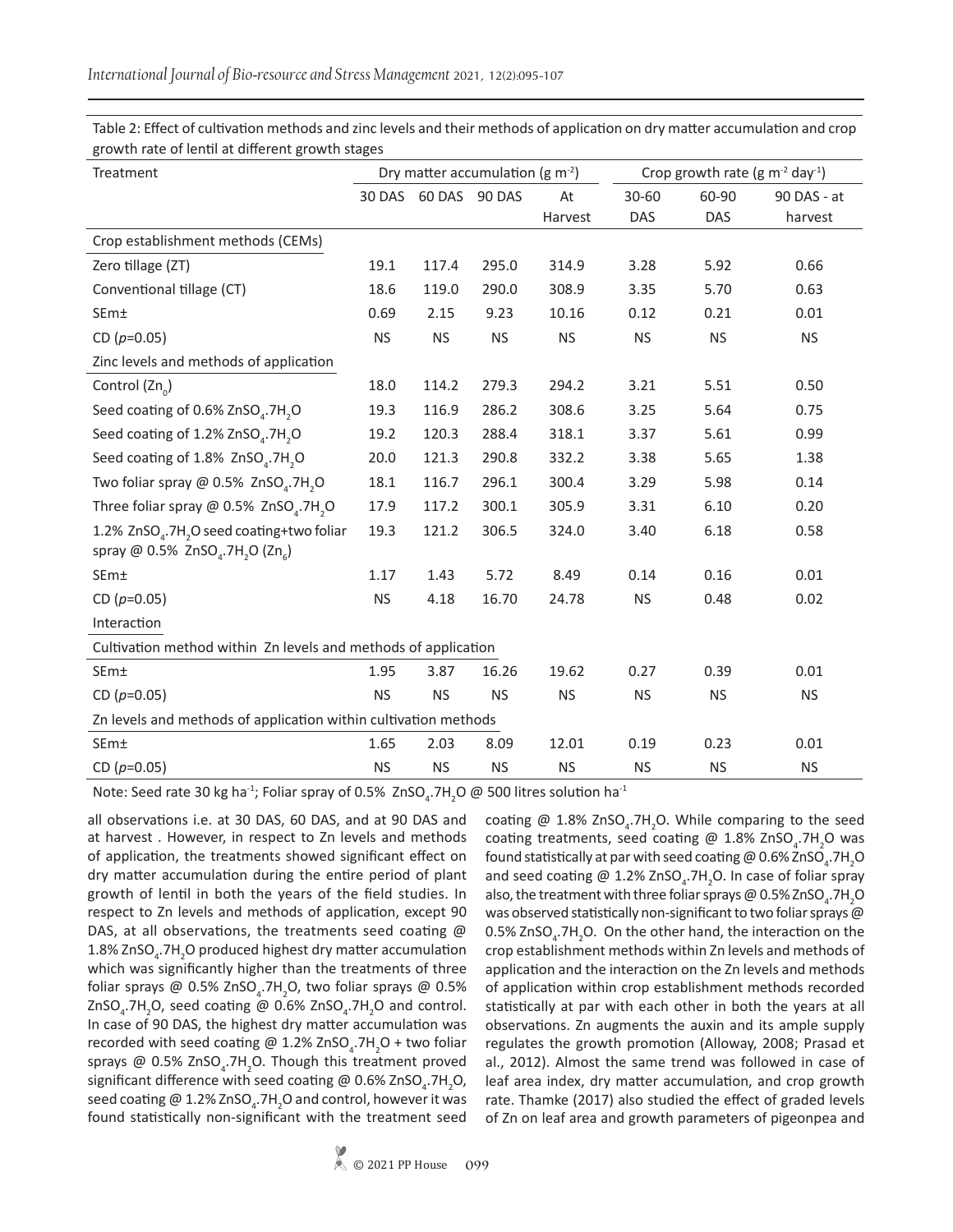indicated significantly higher leaf area under application of 15 kg ZnSO $_{\scriptscriptstyle 4}$  along with RDF. Due to having Zn application through seed coating the Zn particles were available in the rhizospheric zone and it was easily available to the plants during the seed germination. This Zn was used by the plant throughout its growth period. Basically, coating forms a nutrient layer in the vicinity of the emerging seedling, hence making the nutrient available during the initial phase of seedling growth (Taylor and Herman, 1990; Ozturk et al., 2006). For these reasons seed coated and the combined treatments showed better crop growth than foliar application alone.

## *3.1.4. Crop growth rate (CGR)*

Crop growth rate of lentil was increased up to 60 DAS to 90 DAS and then a decreasing trend was observed as crop growth proceeds towards its maturity (Table 2). In respect to Zn levels and methods of application, at the stage of 30 DAS to 60 DAS the highest crop growth rate was observed in the treatment with seed coating @ 1.2% ZnSO<sub>4</sub>.7H<sub>2</sub>O+two foliar sprays @ 0.5% ZnSO $_{\textrm{\tiny{4}}}$ .7H $_{\textrm{\tiny{2}}}$ O during 2016 and 2017, respectively. However, no significant variation was observed among the treatments at this stage. At the stage of 60 DAS to 90 DAS, the highest crop growth rate was observed in seed coating  $\omega$  1.2% ZnSO<sub>4</sub>.7H<sub>2</sub>O+two foliar sprays @ 0.5% ZnSO<sub>4</sub>.7H<sub>2</sub>O followed by three foliar sprays @ 0.5% ZnSO<sub>4</sub>.7H<sub>2</sub>O and at 90 DAS to harvest stage, seed coating @ 1.8% ZnSO<sub>4</sub>.7H<sub>2</sub>O showed the highest crop growth rate. Here, notable higher crop growth rate was observed during flowering to pod development stage. When comparing the seed coating treatments, seed coating  $@$  1.8% ZnSO<sub>4</sub>.7H<sub>2</sub>O was found significantly higher than the seed coating @  $0.6\%$  ZnSO<sub>4</sub>.7H<sub>2</sub>O during both the years; however seed coating @ 1.2% ZnSO<sub>4</sub>.7H<sub>2</sub>O proved statistically at par during 2016 and 2017. In case of foliar spray also, the treatment with three foliar sprays @ 0.5% ZnSO<sub>4</sub>.7H<sub>2</sub>O was recorded statistically non-significant to two foliar sprays @  $0.5\%$  ZnSO<sub>4</sub>.7H<sub>2</sub>O in both the years. In this context, Puste and Jana (1988) found that application of Zn at 20 kg ZnSO<sub>4</sub> ha<sup>-1</sup> greatly influenced the leaf area index and crop growth rate of pigeonpea.

*3.2. Yield*

# *3.2.1. Grain yield of lentil*

The perusal of the data revealed that the crop establishment methods did not show any significant impact on the grain yield (Table 3), while in respect to Zn levels and methods of application, the treatments showed significant effect on grain yield of lentil. The treatment with seed coating @ 1.8%  $\text{ZnSO}_4$ .7H<sub>2</sub>O resulted in the highest grain yield (1067.5 kg ha<sup>-1</sup>) of lentil which produced significantly 14%, 10%, 10.6% and 16.4% higher than the treatments of two foliar sprays @  $0.5\%$  ZnSO $_{\textrm{\tiny{4}}}$ .7H $_{\textrm{\tiny{2}}}$ O, three foliar sprays @ 0.5% ZnSO $_{\textrm{\tiny{4}}}$ .7H $_{\textrm{\tiny{2}}}$ O, seed coating @ 0.6% ZnSO<sub>4</sub>.7H<sub>2</sub>O and control, respectively. However, this treatment with seed coating @ 1.8% ZnSO<sub>4</sub>.7H<sub>2</sub>O was statistically at par with seed coating @ 1.2% ZnSO<sub>4</sub>.7H<sub>2</sub>O+two foliar sprays @ 0.5% ZnSO<sub>4</sub>.7H<sub>2</sub>O and seed coating @ 1.2%

than those treatments, respectively. While comparing the seed coating treatments, seed coating @ 1.8% ZnSO<sub>4</sub>.7H<sub>2</sub>O proved 10.6% higher grain yield than seed coating @ 0.6% ZnSO<sub>4</sub>.7H<sub>2</sub>O which showed significant difference. However, this treatment, seed coating @1.8% ZnSO<sub>4</sub>.7H<sub>2</sub>O yielded 4.8% higher grain yield than the treatment seed coating @ 1.2% ZnSO<sub>4</sub>.7H<sub>2</sub>O but they remained at par. However, in case of foliar spray, the treatment with three foliar sprays @  $0.5\%$  ZnSO<sub>4</sub>.7H<sub>2</sub>O produced 3.5% higher grain yield over two foliar sprays @ 0.5% ZnSO<sub>4</sub>.7H<sub>2</sub>O and these treatments were at par with each other. On the other hand, the interaction on the crop establishment methods within Zn levels and methods of application and the interaction on the Zn levels and methods of application within crop establishment methods recorded statistically at par with each other in both the years. Hence, our results indicated that, grain yield was significantly higher in seed coated treatment than combined and foliar treatments. In this context, Islam et al. (2018) reported that any micronutrient deficiencies may result in yield loss, and this could be recovered if the relevant micronutrients are applied. However, Haider et al. (2018) indicated that foliar application of Zn considerably improved the mungbean growth, yield and yield related traits. Shivay et al. (2014b) reported Zn application in chickpea increased significantly the grain yield with successive increase in the doses of Zn. Our findings are in agreement with those reported earlier (Shivay et al., 2015).

 $ZnSO<sub>4</sub>$ .7H<sub>2</sub>O though it produced 1.4% and 4.8% higher yield

# *3.2.2. Stover yield of lentil*

The examination of the data revealed that the crop establishment methods did not show any significant effect on the stover yield (Table 3), while in respect to Zn levels and methods of application, the treatments showed significant effect on stover yield of lentil. The highest  $(2254.5 \text{ kg ha}^{-1})$ stover yield of lentil was recorded in the treatment with seed coating  $@$  1.8% ZnSO<sub>4</sub>.7H<sub>2</sub>O which resulted significantly 9%, 7.8% and 11.3% higher stover yield than the treatment having two foliar sprays @ 0.5% ZnSO<sub>4</sub>.7H<sub>2</sub>O, three foliar sprays @ 0.5% ZnSO<sub>4</sub>.7H<sub>2</sub>O and control. However, this treatment with seed coating @  $1.8\%$  ZnSO<sub>4</sub>.7H<sub>2</sub>O proved non-significant with the treatments, seed coating @  $1.2\%$  ZnSO<sub>4</sub>.7H<sub>2</sub>O+two foliar sprays @ 0.5% ZnSO<sub>4</sub>.7H<sub>2</sub>O and seed coating @ 1.2% ZnSO<sub>4</sub>.7H<sub>2</sub>O though it produced 3% and 4.3% higher stover yield than those treatments, respectively. While comparing the seed coating treatments, seed coating @ 1.8% ZnSO<sub>4</sub>.7H<sub>2</sub>O was found non-significant with seed coating @ 0.6% ZnSO<sub>4</sub>.7H<sub>2</sub>O and seed coating @  $1.2\%$  ZnSO<sub>4</sub>.7H<sub>2</sub>O, however it produced 6.3% and 4.3% higher stover yield over those treatments, respectively. When comparing the seed coating treatments, seed coating @  $1.8\%$  ZnSO<sub>4</sub>.7H<sub>2</sub>O showed no significant difference, with seed coating @ 1.2% ZnSO<sub>4</sub>.7H<sub>2</sub>O and seed coating @ 0.6% ZnSO<sub>4</sub>.7H<sub>2</sub>O. Although, seed coating @ 1.8% ZnSO<sub>4</sub>.7H<sub>2</sub>O produced 4.3% higher stover yield over seed coating @  $1.2\%$  ZnSO<sub>4</sub>.7H<sub>2</sub>O and 6.3% higher stick yield over seed coating @  $0.6\%$  ZnSO<sub>4</sub>.7H<sub>2</sub>O. However, in case of foliar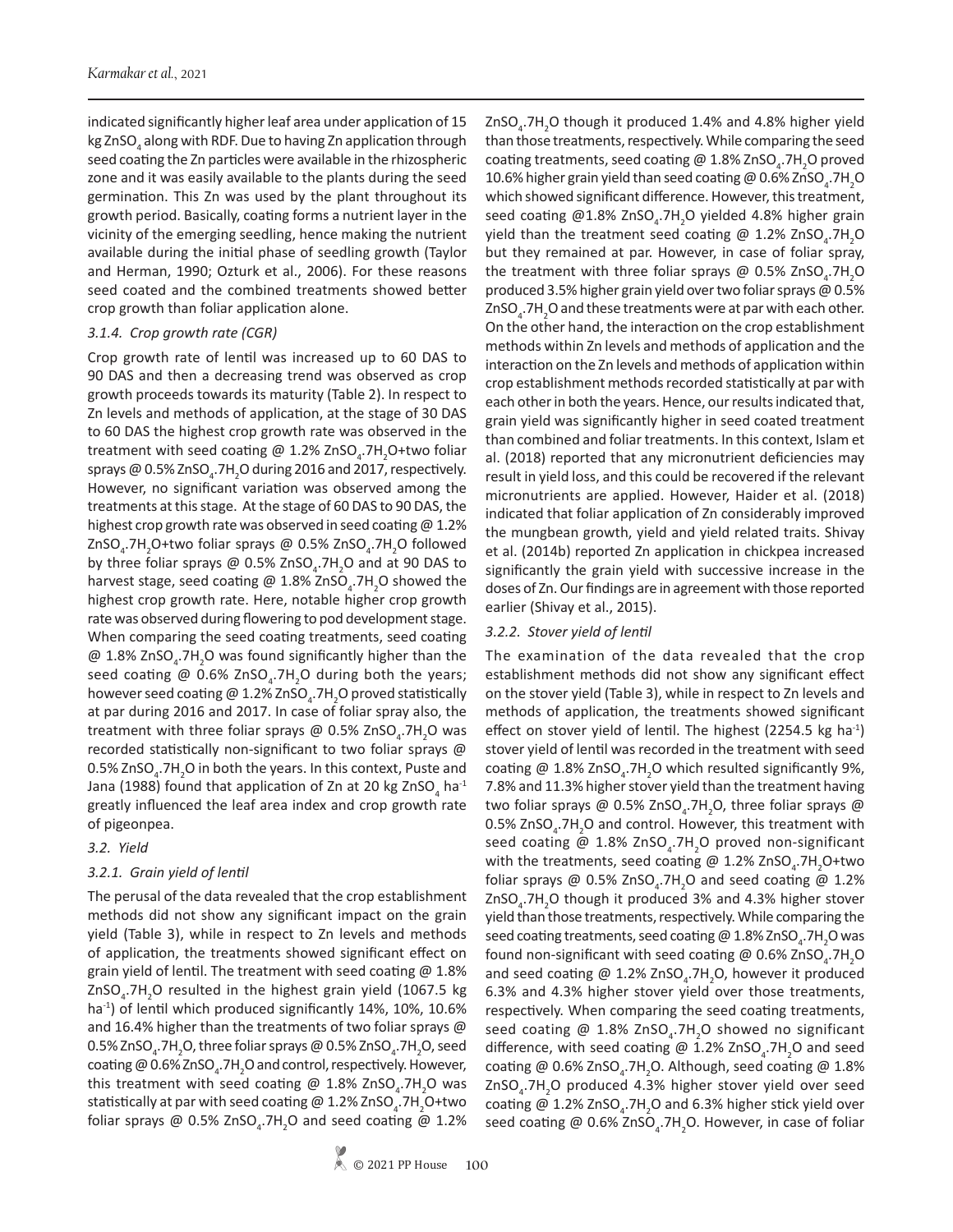Table 3: Effect of cultivation methods and zinc levels and their methods of application on yield, Zn concentration and Zn uptake of lentil

| Treatment                                                                                                        | Yield            |                 |                  | Zn concentration          | Zn uptake                  |                 |                  |                 |  |
|------------------------------------------------------------------------------------------------------------------|------------------|-----------------|------------------|---------------------------|----------------------------|-----------------|------------------|-----------------|--|
|                                                                                                                  | Grain<br>yield   | Stover<br>yield | Harvest<br>index | Grain Zn<br>concentration | Stover Zn<br>concentration | Grain<br>uptake | Stover<br>uptake | Total<br>uptake |  |
|                                                                                                                  | (kg ha $^{-1}$ ) | $(kg ha-1)$     |                  | $(mg kg-1)$               | $(mg kg-1)$                | $(g ha^{-1})$   | $(g ha^{-1})$    | $(g ha^{-1})$   |  |
| Crop establishment methods (CEMs)                                                                                |                  |                 |                  |                           |                            |                 |                  |                 |  |
| Zero tillage (ZT)                                                                                                | 979.5            | 2104.4          | 0.27             | 36.7                      | 29.4                       | 36.0            | 61.9             | 97.9            |  |
| Conventional tillage (CT)                                                                                        | 999.5            | 2154.4          | 0.37             | 39.4                      | 32.3                       | 39.5            | 69.6             | 109.1           |  |
| SEm±                                                                                                             | 38.87            | 58.96           | 0.02             | 1.39                      | 1.19                       | 1.35            | 3.10             | 4.42            |  |
| CD ( $p=0.05$ )                                                                                                  | <b>NS</b>        | <b>NS</b>       | <b>NS</b>        | <b>NS</b>                 | <b>NS</b>                  | <b>NS</b>       | <b>NS</b>        | <b>NS</b>       |  |
| Zinc levels and methods of application                                                                           |                  |                 |                  |                           |                            |                 |                  |                 |  |
| Control (Zn <sub>o</sub> )                                                                                       | 917.0            | 2025.0          | 0.31             | 34.9                      | 28.2                       | 32.0            | 57.1             | 89.1            |  |
| Seed coating of 0.6% ZnSO <sub>4</sub> .7H <sub>2</sub> O                                                        | 965.0            | 2120.5          | 0.31             | 35.7                      | 29.0                       | 34.5            | 61.5             | 96.0            |  |
| Seed coating of 1.2% ZnSO <sub>4</sub> .7H <sub>2</sub> O                                                        | 1019.0           | 2161.5          | 0.32             | 36.9                      | 29.9                       | 37.6            | 64.6             | 102.2           |  |
| Seed coating of 1.8% ZnSO <sub>4</sub> .7H <sub>2</sub> O                                                        | 1067.5           | 2254.5          | 0.32             | 37.8                      | 30.9                       | 40.3            | 69.7             | 110.0           |  |
| Two foliar spray @ 0.5%<br>$ZnSOa$ .7H <sub>2</sub> O                                                            | 936.5            | 2067.0          | 0.31             | 39.2                      | 31.8                       | 36.7            | 65.7             | 102.3           |  |
| Three foliar spray @ 0.5%<br>$ZnSO4$ .7H <sub>2</sub> O                                                          | 969.5            | 2089.5          | 0.32             | 40.1                      | 32.6                       | 38.9            | 68.0             | 106.9           |  |
| 1.2% ZnSO <sub>4</sub> .7H <sub>2</sub> O seed coating+<br>two foliar spray @ 0.5%<br>$ZnSO4$ .7H <sub>2</sub> O | 1052.0           | 2188.0          | 0.32             | 42.1                      | 33.6                       | 44.3            | 73.4             | 117.7           |  |
| SEm±                                                                                                             | 31.83            | 49.02           | 0.01             | 1.39                      | 1.17                       | 1.54            | 2.34             | 3.84            |  |
| CD ( $p=0.05$ )                                                                                                  | 92.89            | 143.06          | <b>NS</b>        | 4.06                      | 3.41                       | 4.49            | 6.83             | 11.20           |  |
| Interaction                                                                                                      |                  |                 |                  |                           |                            |                 |                  |                 |  |
| Cultivation method within Zn levels and methods of application                                                   |                  |                 |                  |                           |                            |                 |                  |                 |  |
| SEm±                                                                                                             | 74.51            | 113.66          | 0.03             | 2.90                      | 2.45                       | 3.00            | 5.78             | 8.66            |  |
| CD $(p=0.05)$                                                                                                    | <b>NS</b>        | <b>NS</b>       | <b>NS</b>        | <b>NS</b>                 | <b>NS</b>                  | <b>NS</b>       | <b>NS</b>        | <b>NS</b>       |  |
| Zn levels and methods of application within cultivation methods                                                  |                  |                 |                  |                           |                            |                 |                  |                 |  |
| SEm±                                                                                                             | 45.01            | 69.32           | 0.02             | 1.97                      | 1.65                       | 2.18            | 3.31             | 5.43            |  |
| CD $(p=0.05)$                                                                                                    | <b>NS</b>        | <b>NS</b>       | <b>NS</b>        | <b>NS</b>                 | <b>NS</b>                  | <b>NS</b>       | <b>NS</b>        | <b>NS</b>       |  |

Note: Seed rate 30 kg ha<sup>-1</sup>; Foliar spray of 0.5%  $ZnSO_4$ .7H<sub>2</sub>O @ 500 litres solution ha<sup>-1</sup>

spray, application of three foliar sprays @ 0.5% ZnSO<sub>4</sub>.7H<sub>2</sub>O produced 1% higher stover yield over two foliar sprays @  $0.5\%$  ZnSO<sub>4</sub>.7H<sub>2</sub>O and no significant difference was observed between them. On the other hand, the interaction on the crop establishment methods within Zn levels and methods of application and the interaction on the Zn levels and methods of application within crop establishment methods recorded statistically at par with each other in both the years. Hence, our results indicated that, stover yield was significantly higher in seed coated treatment than combined and foliar treatments. Increase in biological yield may be due to optimum dose of Zn sulphate which significantly enhanced straw and grain yield in chick pea (Montenegro et al., 2010; Usman et al., 2014;

Shivay et al., 2015) or in other pulse crop. On the other hand, seed coating produced the highest grain and biological yield over soil and foliar application (Farooq et al., 2018) because, fertilization by Zn containing fertilizer through soil application or seed coating provide availability of rhizospheric Zn (Kabir et al., 2014).

## *3.2.3. Harvest index*

The perusal of the data revealed that the crop establishment methods as well as Zn levels and methods of application did not show any significant impact on harvest index of lentil (Table 3). The treatments, seed coating @ 1.2% ZnSO<sub>4</sub>.7H<sub>2</sub>O+two foliar sprays @ 0.5% ZnSO<sub>4</sub>.7H<sub>2</sub>O, three foliar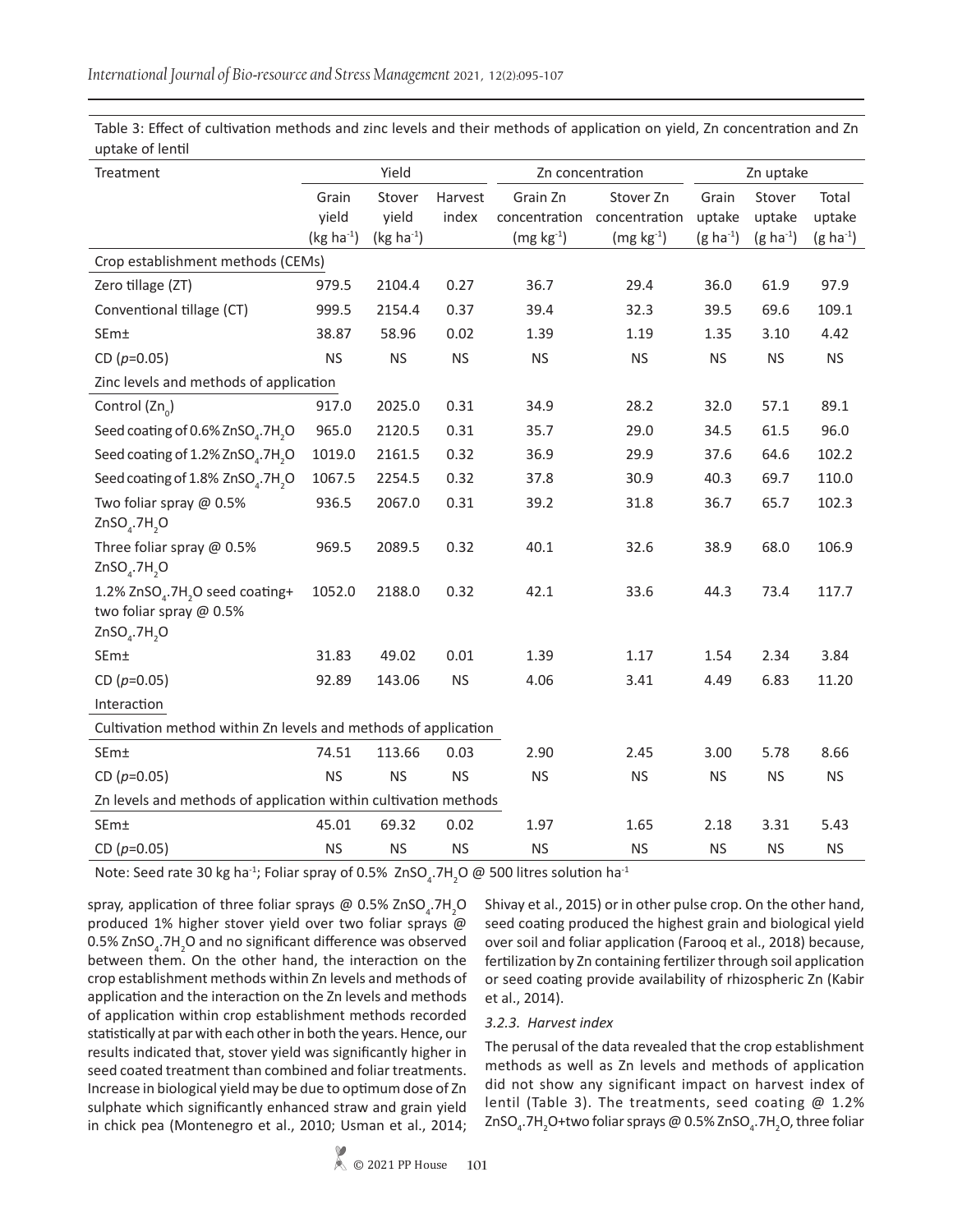sprays @ 0.5% ZnSO<sub>4</sub>.7H<sub>2</sub>O, seed coating @ 1.8% ZnSO<sub>4</sub>.7H<sub>2</sub>O and seed coating @ 1.2% ZnSO<sub>4</sub>.7H<sub>2</sub>O resulted in the highest harvest index of lentil. However, these treatments were nonsignificant with each other. Application of seed coating 1.8%  $\text{ZnSO}_4$ .7H<sub>2</sub>O was found statistically at par with seed coating @  $0.6\%$  ZnSO<sub>4</sub>.7H<sub>2</sub>O and seed coating @ 1.2% ZnSO<sub>4</sub>.7H<sub>2</sub>O. However, in case of foliar spray also, the treatment with three foliar sprays @ 0.5% ZnSO<sub>4</sub>.7H<sub>2</sub>O was recorded statistically non-significant to foliar spray of two foliar sprays @ 0.5%  $ZnSO<sub>4</sub>$ .7H<sub>2</sub>O. On the other hand, the interaction on the crop establishment methods within Zn levels and methods of application and the interaction on the Zn levels and methods of application within crop establishment methods recorded at par harvest index in both the years.

## *3.3. Zinc concentration*

The perusal of the data revealed that the crop establishment methods did not show any significant effect on the grain Zn concentration of lentil (Table 3); while in respect to Zn levels and methods of application, the treatments produced significant differences regarding grain Zn concentration of lentil. The treatment with seed coating @ 1.2% ZnSO<sub>4</sub>.7H<sub>2</sub>O+two foliar sprays @ 0.5% ZnSO<sub>4</sub>.7H<sub>2</sub>O resulted in the highest grain Zn concentration of lentil which showed significant difference with the treatment seed coating @1.8% ZnSO<sub>4</sub>.7H<sub>2</sub>O, seed coating @ 1.2% ZnSO<sub>4</sub>.7H<sub>2</sub>O, seed coating @ 0.6% ZnSO<sub>4</sub>.7H<sub>2</sub>O and control. However, this treatment with seed coating @ 1.2% ZnSO<sub>4</sub>.7H<sub>2</sub>O+two foliar sprays @ 0.5% ZnSO<sub>4</sub>.7H<sub>2</sub>O was statistically at par with three foliar sprays @ 0.5% ZnSO $_{\textrm{\tiny{4}}}$ .7H $_{\textrm{\tiny{2}}}$ O and two foliar sprays @ 0.5% ZnSO<sub>4</sub>.7H<sub>2</sub>O. When comparing seed coating treatments, seed coating @ 1.8% ZnSO<sub>4</sub>.7H<sub>2</sub>O was found statistically at par with seed coating @ 0.6% ZnSO $_{\textrm{\tiny{4}}}$ .7H $_{\textrm{\tiny{2}}}$ O and seed coating @  $1.2\%$  ZnSO<sub>4</sub>.7H<sub>2</sub>O. However, in case of foliar spray also, the treatment with three foliar sprays @ 0.5% ZnSO $_4$ .7H $_2$ O recorded statistically non-significant to two foliar sprays @ 0.5% ZnSO $_{\textrm{\tiny{4}}}$ .7H $_{\textrm{\tiny{2}}}$ O. On the other hand, the interaction on the crop establishment methods within Zn levels and methods of application and the interaction on the Zn levels and methods of application within crop establishment methods recorded statistically at par with each other in both the years.

The perusal of the data revealed that the crop establishment methods did not show any significant effect on the stover Zn concentration (Table 3) of lentil, while in respect to Zn levels and methods of application, the treatments produced significant differences regarding stover Zn concentration of lentil. Application of seed coating @ 1.2% ZnSO<sub>4</sub>.7H<sub>2</sub>O+two foliar sprays @ 0.5% ZnSO $_{\textrm{\tiny{4}}}$ .7H $_{\textrm{\tiny{2}}}$ O resulted into the highest stover Zn concentration of lentil which showed significant differences with the treatment seed coating @ 1.2% ZnSO<sub>4</sub>.7H<sub>2</sub>O, seed coating @  $0.6\%$  ZnSO<sub>4</sub>.7H<sub>2</sub>O and control. However, this treatment with seed coating @ 1.2% ZnSO<sub>4</sub>.7H<sub>2</sub>O+two foliar sprays @ 0.5% ZnSO<sub>4</sub>.7H<sub>2</sub>O was statistically at par with three foliar sprays @ 0.5% ZnSO<sub>4</sub>.7H<sub>2</sub>O, two foliar sprays @ 0.5%  $ZnSO_4$ .7H<sub>2</sub>O and seed coating @ 1.8% ZnSO<sub>4</sub>.7H<sub>2</sub>O. While comparing the seed coating treatments, seed coating @ 1.8%

 $\text{ZnSO}_4$ .7H<sub>2</sub>O was found statistically at par with seed coating @ 0.6% ZnSO<sub>4</sub>.7H<sub>2</sub>O and seed coating @ 1.2% ZnSO<sub>4</sub>.7H<sub>2</sub>O during 2016 and 2017, respectively. However, in case of foliar spray also, the treatment with three foliar sprays @ 0.5% ZnSO<sub>4</sub>.7H<sub>2</sub>O was recorded statistically non-significant to two foliar sprays @ 0.5% ZnSO<sub>4</sub>.7H<sub>2</sub>O during both the years. On the other hand, the interaction on the crop establishment methods within Zn levels and methods of application and the interaction on the Zn levels and methods of application within crop establishment methods recorded statistically at par with each other in both the years.

So, as per the results obtained, grain Zn concentration and stover Zn concentration was recorded highest in seed coating @ 1.2% ZnSO<sub>4</sub>.7H<sub>2</sub>O+two foliar sprays @ 0.5% ZnSO<sub>4</sub>.7H<sub>2</sub>O. Interestingly, stover Zn concentration was recorded lower than grain Zn concentration. In the field study, combined application of both foliar and seed coating recorded higher grain and stover Zn concentration than the foliar applied treatments and seed coated treatments. Foliar Zn spray improved Zn concentration of the new growth formed after foliar spraying which shows that Zn in phloem is mobile and moved from treated leaves into youngest new leaves (Phuphong et al., 2020). More distinct increases in grain Zn by foliar Zn application were achieved when Zn was applied after flowering time, e.g., at early milk plus dough stages (Zhang et al., 2012).

## *3.4. Zinc uptake*

The perusal of the data revealed that the crop establishment methods did not show any significant effect on the grain Zn uptake (Table 3) of lentil; while in respect to Zn levels and methods of application, the treatments produced significant differences with regard to grain Zn uptake of lentil. The treatment with seed coating @ 1.2% ZnSO<sub>4</sub>.7H<sub>2</sub>O+two foliar sprays @  $0.5\%$  ZnSO<sub>4</sub>.7H<sub>2</sub>O resulted in the highest grain Zn uptake of lentil followed by seed coating @ 1.8%  $\mathsf{ZnSO}_4$ .7H<sub>2</sub>O and three foliar sprays @ 0.5% ZnSO<sub>4</sub>.7H<sub>2</sub>O. This treatment of seed coating @ 1.2% ZnSO<sub>4</sub>.7H<sub>2</sub>O+two foliar sprays @ 0.5% ZnSO<sub>4</sub>.7H<sub>2</sub>O showed significant differences with all other treatments. When comparing the seed coating treatments, seed coating @ 1.8% ZnSO<sub>4</sub>.7H<sub>2</sub>O was found significantly differed with seed coating @ 0.6% ZnSO<sub>4</sub>.7H<sub>2</sub>O; however, it remained statistically at par with seed coating @ 1.2% ZnSO<sub>4</sub>.7H<sub>2</sub>O. In case of foliar spray also, the treatment with three foliar sprays @ 0.5% ZnSO<sub>4</sub>.7H<sub>2</sub>O was recorded statistically non-significant with two foliar sprays @ 0.5% ZnSO<sub>4</sub>.7H<sub>2</sub>O during 2016 and 2017, respectively. On the other hand, the interaction on the crop establishment methods within Zn levels and methods of application and the interaction on the Zn levels and methods of application within crop establishment methods recorded statistically at par with each other in both the years.

The perusal of the data revealed that the crop establishment methods did not show any significant effect on the stover Zn uptake (Table 3) of lentil, while in respect to Zn levels and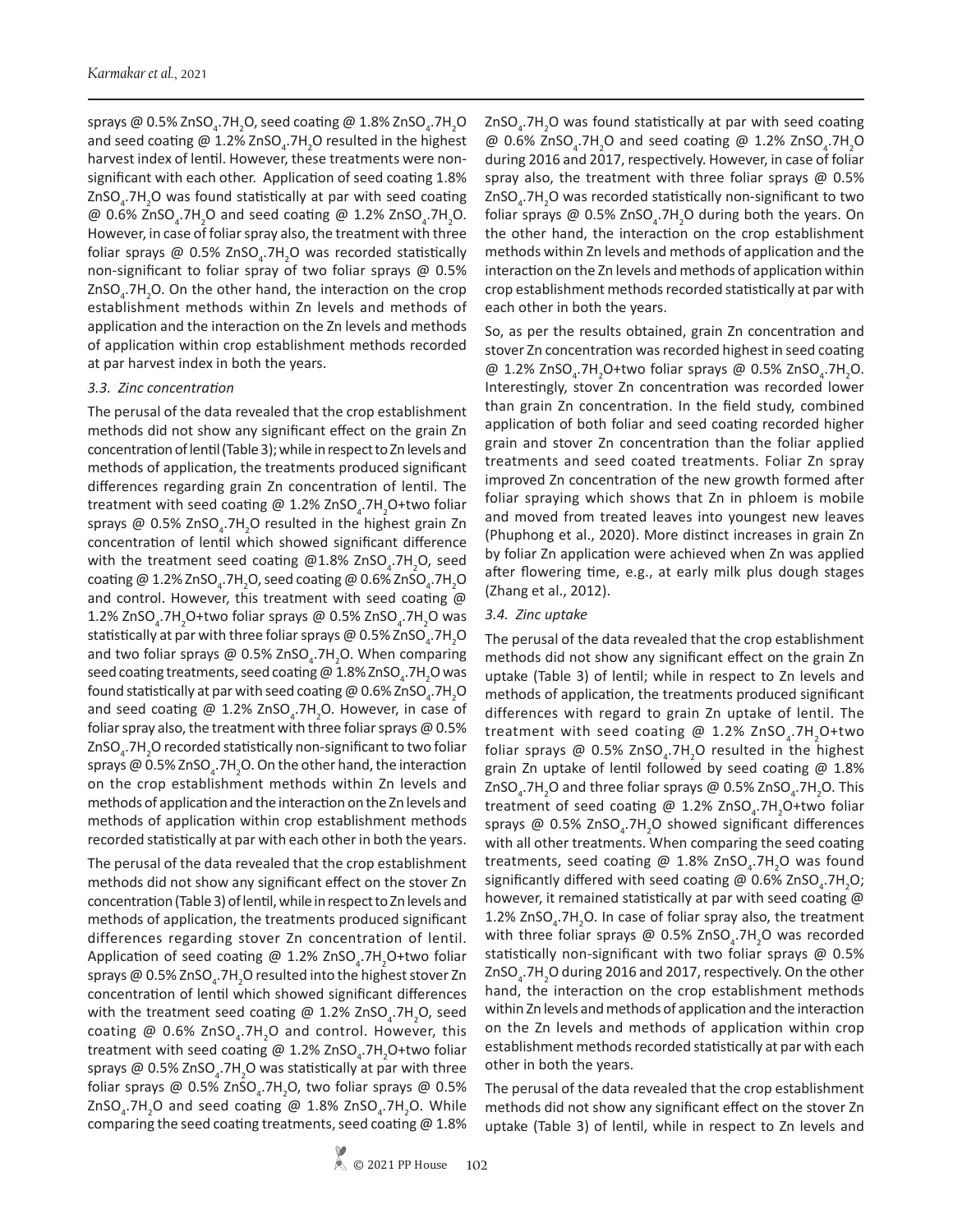methods of application, the treatments produced significant difference regarding stover Zn uptake of lentil. Application of seed coating @ 1.2%  $\text{ZnSO}_4$ .7H<sub>2</sub>O+two foliar sprays @ 0.5% ZnSO<sub>4</sub>.7H<sub>2</sub>O resulted in the highest stover Zn uptake of lentil, which showed significant difference with application of two foliar sprays @ 0.5% ZnSO<sub>4</sub>.7H<sub>2</sub>O, seed coating @ 1.2% ZnSO<sub>4</sub>.7H<sub>2</sub>O, seed coating @ 0.6% ZnSO<sub>4</sub>.7H<sub>2</sub>O and control. However, this treatment with seed coating @ 1.2% ZnSO<sub>4</sub>.7H<sub>2</sub>O+two foliar sprays @ 0.5% ZnSO<sub>4</sub>.7H<sub>2</sub>O was statistically at par with seed coating @ 1.8% ZnSO<sub>4</sub>.7H<sub>2</sub>O and three foliar sprays @ 0.5% ZnSO<sub>4</sub>.7H<sub>2</sub>O. While comparing the seed coating treatments, seed coating @ 1.8% ZnSO<sub>4</sub>.7H<sub>2</sub>O was found statistically at par with seed coating @ 0.6% ZnSO<sub>4</sub>.7H<sub>2</sub>O and it was statistically at par with seed coating  $@1.2\%$  $ZnSO<sub>4</sub>$ .7H<sub>2</sub>O. However, in case of foliar spray, the treatment with three foliar sprays @ 0.5% ZnSO<sub>4</sub>.7H<sub>2</sub>O was found nonsignificant with two foliar sprays @  $0.5\%$  ZnSO<sub>4</sub>.7H<sub>2</sub>O. On the other hand, the interaction on the crop establishment methods within Zn levels and methods of application and the interaction on the Zn levels and methods of application within crop establishment methods recorded statistically at par with each other in both the years.

The perusal of the data revealed that the crop establishment methods did not show any significant effect on the total Zn uptake (Table 3) of lentil; while in respect to Zn levels and methods of application, the treatments produced significant difference regarding total Zn uptake by lentil. Application of seed coating @ 1.2% ZnSO<sub>4</sub>.7H<sub>2</sub>O+two foliar sprays @ 0.5% ZnSO<sub>4</sub>.7H<sub>2</sub>O resulted in the highest total Zn uptake by lentil which showed significant differences with application of two foliar sprays @ 0.5% ZnSO<sub>4</sub>.7H<sub>2</sub>O, seed coating @ 1.2% ZnSO<sub>4</sub>.7H<sub>2</sub>O, seed coating @ 0.6% ZnSO<sub>4</sub>.7H<sub>2</sub>O and control. However, this treatment with seed coating  $@$  1.2% ZnSO<sub>4</sub>.7H<sub>2</sub>O+two foliar sprays @ 0.5% ZnSO<sub>4</sub>.7H<sub>2</sub>O was statistically at par with seed coating @ 1.8% ZnSO<sub>4</sub>.7H<sub>2</sub>O and three foliar sprays @ 0.5% ZnSO<sub>4</sub>.7H<sub>2</sub>O. When comparing the seed coating treatments, seed coating @ 1.8% ZnSO<sub>4</sub>.7H<sub>2</sub>O was found statistically at par with seed coating @ 0.6% ZnSO<sub>4</sub>.7H<sub>2</sub>O and it remained statistically at par with seed coating  $@1.2\%$ ZnSO<sub>4</sub>.7H<sub>2</sub>O. However, in case of foliar spray, application of three foliar sprays @  $0.5\%$  ZnSO<sub>4</sub>.7H<sub>2</sub>O was found nonsignificant with two foliar sprays @ 0.5% ZnSO<sub>4</sub>.7H<sub>2</sub>O. On the other hand, the interaction on the crop establishment methods within Zn levels and methods of application and the interaction on the Zn levels and methods of application within crop establishment methods recorded statistically at par with each other in both the years.

So, from the above mentioned of analysed data, it has been seen that grain Zn uptake and stover Zn uptake has been markedly influenced by various levels of Zn and methods of application. According to the results, grain Zn uptake and stover Zn uptake was recorded highest with application of seed coating @ 1.2% ZnSO<sub>4</sub>.7H<sub>2</sub>O+two foliar sprays @ 0.5%  $ZnSO<sub>4</sub>$ .7H<sub>2</sub>O. In the field study, combined application of both foliar and seed coating recorded higher grain and stover Zn uptake than the foliar applied treatments and seed coated treatments alone. This might be due to effects of seed Zn coating on seedling vigour and viability (Prom-u-thai et al., 2012) and further the remobilization of Zn from vegetative parts via phloem to developing grain after foliar spraying (Khampuang et al., 2020).

## *3.5. Zinc use efficiency indices*

Zn use-efficiency indices in lentil crop were quantified in terms of partial factor productivity (PFP), agronomic efficiency (AE), apparent Zn recovery or recovery efficiency (RE), and physiological efficiency (PE) (Table 4). The data on the effect of different crop establishment methods and Zn levels and their methods of application on Zn use efficiency indices in lentil are depicted in Table 4.

The perusal of the data revealed that the crop establishment methods did not show any significant influence on AE of Zn in lentil. However, in respect to Zn levels and methods of application the treatments showed significant influence on AE in lentil. A widely varied range (18.6–1349.2 kg grain increase per kg Zn applied) was seen among the treatments with regard to AE of Zn in lentil. The highest AE was obtained from seed coating @ 1.2%  $ZnSO<sub>4</sub>$ .7H<sub>2</sub>O which was significantly higher than other treatments. A decreasing trend was observed in AE with the increase in applied Zn. On the other hand, seed coated treatments showed higher AE than foliar applied treatments as well as combined treatment (seed coating @ 1.2% ZnSO<sub>4</sub>.7H<sub>2</sub>O+two foliar sprays @ 0.5% ZnSO<sub>4</sub>.7H<sub>2</sub>O).

The inspection of the data revealed that the crop establishment methods did not show any significant influence on PFP of Zn in lentil. However, with respect to Zn levels and methods of application the treatments showed significant influence on PFP of Zn in lentil. A widely varied range (609.1–25529.1 kg grain yield per kg Zn applied) was seen among the treatments with regard to PFP of Zn in lentil. The highest PFP was obtained from seed coating @ 0.6% ZnSO<sub>4</sub>.7H<sub>2</sub>O which was significantly higher than other treatments. A decreasing trend was observed in PFP with the increase in applied Zn. Besides regarding PFP, seed coated treatments showed higher results than both foliar and combined treatment (seed coating @ 1.2% ZnSO<sub>4</sub>.7H<sub>2</sub>O+two foliar sprays @ 0.5% ZnSO<sub>4</sub>.7H<sub>2</sub>O).

The perusal of the data revealed that the crop establishment methods did not show any significant influence on RE of zinc in lentil. However, in respect to Zn levels and methods of application the treatments showed significant influence on RE of Zn in lentil. A wide variation (1.1–18.4% to) was recorded among the treatments with regard to RE of Zn by lentil. The highest RE was obtained with application of seed coating @ 1.8% ZnSO<sub>4</sub>.7H<sub>2</sub>O which was significantly higher than other treatments. Seed coated treatments showed higher RE than foliar applied treatments and as well as combined treatment (seed coating @ 1.2% ZnSO<sub>4</sub>.7H<sub>2</sub>O+two foliar sprays @ 0.5%  $ZnSO<sub>4</sub>$ .7H<sub>2</sub>O).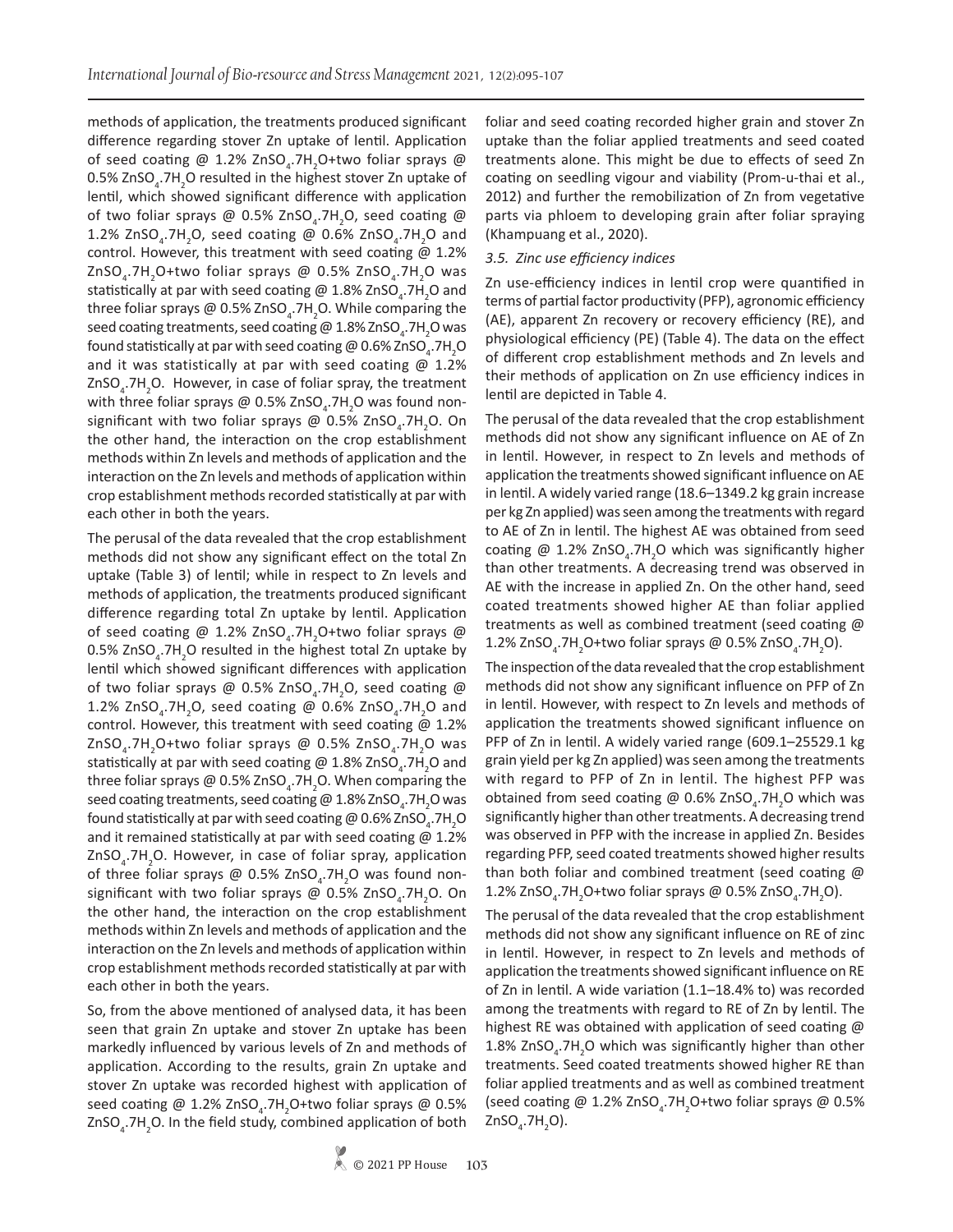| Table 4: Effect of cultivation methods and zinc levels and their methods of application on zinc use efficiency indices of lentil |                     |                                                                               |                                                                     |                                   |                                                                                  |  |  |  |
|----------------------------------------------------------------------------------------------------------------------------------|---------------------|-------------------------------------------------------------------------------|---------------------------------------------------------------------|-----------------------------------|----------------------------------------------------------------------------------|--|--|--|
| Treatment                                                                                                                        | Applied             | Zinc use efficiency indices                                                   |                                                                     |                                   |                                                                                  |  |  |  |
|                                                                                                                                  | zinc<br>$(kg ha-1)$ | Agronomic<br>efficiency<br>(kg grain increase<br>kg <sup>-1</sup> Zn applied) | Partial factor<br>productivity<br>(kg grain yield<br>$kg^{-1} Zn$ ) | Apparent<br>Zn<br>recovery<br>(%) | Physiological<br>efficiency<br>(kg grain increase<br>kg <sup>-1</sup> Zn uptake) |  |  |  |
| Crop establishment methods (CEMs)                                                                                                |                     |                                                                               |                                                                     |                                   |                                                                                  |  |  |  |
| Zero tillage (ZT)                                                                                                                |                     | 588.2                                                                         | 7192.6                                                              | 8.1                               | 4581.1                                                                           |  |  |  |
| Conventional tillage (CT)                                                                                                        |                     | 588.2                                                                         | 7338.2                                                              | 8.7                               | 4331.7                                                                           |  |  |  |
| SEm±                                                                                                                             |                     | 1.40                                                                          | 43.11                                                               | 0.13                              | 107.17                                                                           |  |  |  |
| CD $(p=0.05)$                                                                                                                    |                     | <b>NS</b>                                                                     | <b>NS</b>                                                           | <b>NS</b>                         | <b>NS</b>                                                                        |  |  |  |
| Zinc levels and methods of application                                                                                           |                     |                                                                               |                                                                     |                                   |                                                                                  |  |  |  |
| Control                                                                                                                          | 0                   | 0.0                                                                           | 0.0                                                                 | 0.0                               | 0.0                                                                              |  |  |  |
| Seed coating of 0.6% ZnSO <sub>4</sub> .7H <sub>2</sub> O                                                                        | 0.08                | 1269.8                                                                        | 25529.1                                                             | 18.2                              | 6991.8                                                                           |  |  |  |
| Seed coating of 1.2% ZnSO <sub>4</sub> .7H <sub>2</sub> O                                                                        | 0.15                | 1349.2                                                                        | 13478.8                                                             | 17.3                              | 7821.2                                                                           |  |  |  |
| Seed coating of 1.8% ZnSO <sub>4</sub> .7H <sub>2</sub> O                                                                        | 0.23                | 1327.2                                                                        | 9413.6                                                              | 18.4                              | 7210.1                                                                           |  |  |  |
| 2-foliar spray @ 0.5% ZnSO <sub>4</sub> .7H <sub>2</sub> O                                                                       | 1.05                | 18.6                                                                          | 891.9                                                               | 1.3                               | 1487.5                                                                           |  |  |  |
| 3-foliar spray @ 0.5% ZnSO <sub>4</sub> .7H <sub>2</sub> O                                                                       | 1.57                | 33.0                                                                          | 609.7                                                               | 1.1                               | 2961.2                                                                           |  |  |  |
| 1.2% ZnSO <sub>4</sub> .7H <sub>2</sub> O seed coating+two foliar<br>spray @ $0.5\%$ ZnSO <sub>4</sub> .7H <sub>2</sub> O        | 1.2                 | 119.9                                                                         | 934.6                                                               | 2.5                               | 4722.9                                                                           |  |  |  |
| SEm±                                                                                                                             |                     | 2.14                                                                          | 72.68                                                               | 0.21                              | 180.81                                                                           |  |  |  |
| CD $(p=0.05)$                                                                                                                    |                     | 6.24                                                                          | 212.10                                                              | 0.62                              | 527.69                                                                           |  |  |  |
| Interaction                                                                                                                      |                     |                                                                               |                                                                     |                                   |                                                                                  |  |  |  |
| Cultivation method within Zn levels and methods of application                                                                   |                     |                                                                               |                                                                     |                                   |                                                                                  |  |  |  |
| SEm±                                                                                                                             |                     | 3.70                                                                          | 122.06                                                              | 0.36                              | 303.62                                                                           |  |  |  |
| CD $(p=0.05)$                                                                                                                    |                     | <b>NS</b>                                                                     | <b>NS</b>                                                           | <b>NS</b>                         | <b>NS</b>                                                                        |  |  |  |
| Zn levels and methods of application within cultivation methods                                                                  |                     |                                                                               |                                                                     |                                   |                                                                                  |  |  |  |
| SEm±                                                                                                                             |                     | 3.02                                                                          | 102.78                                                              | 0.30                              | 255.70                                                                           |  |  |  |
| CD $(p=0.05)$                                                                                                                    |                     | <b>NS</b>                                                                     | <b>NS</b>                                                           | <b>NS</b>                         | <b>NS</b>                                                                        |  |  |  |

Note: Seed rate 30 kg ha<sup>-1</sup>; Foliar spray of 0.5%  $ZnSO_4$ .7H<sub>2</sub>O @ 500 litres solution ha<sup>-1</sup>

The perusal of the data revealed that the crop establishment methods did not have significant influence on PE of Zn in lentil. A widely varied range (1487.5–7821.2 kg grain increases per kg Zn uptake) was seen among the treatments with regard to PE of Zn by lentil. However, with respect to Zn levels and methods of application the treatments showed significant influence on PE of Zn in lentil. The highest PE was observed with application of seed coating @ 1.2% ZnSO<sub>4</sub>.7H<sub>2</sub>O. In this case also, seed coated treatments showed higher PE than foliar applied treatments and as well as combined treatment (seed coating @ 1.2% ZnSO<sub>4</sub>.7H<sub>2</sub>O+two foliar sprays @ 0.5%  $ZnSO<sub>4</sub>$ .7H<sub>2</sub>O).

Overall seed coating treatments showed significantly higher Zn use efficiency indices with respect to AE, PFP, RE and PE. The ranges of AE, PFP, RE and PE were widely varied. In this context Farooq et al. (2018) reported that seed coating produced by far the highest agronomic efficiency and apparent recovery, mainly due to the low amount of Zn applied. The agronomic, physiological and agro-physiological apparent recovery and utilization efficiencies was highest at lower level of Zn application and decreased with increase in Zn doses (Muthukumararaja and Sriramachandrasekharan, 2012; Shivay et al., 2015). The main cause for low RE for Zn is due to its rapid adsorption over soil organic matter and clay minerals (Hazra and Mandal, 1995) and its subsequent slow desorption (Mandal et al., 2000).

# *3.6. Correlation studies*

Correlation between Zn levels and grain and stover Zn concentration of lentil was positive with  $R<sup>2</sup>$  value of 0.5476 (Figure 1) and 0.4485 (Figure 2), respectively. Stronger correlation was found between Zn levels and grain Zn concentration of lentil. Correlation between Zn levels and grain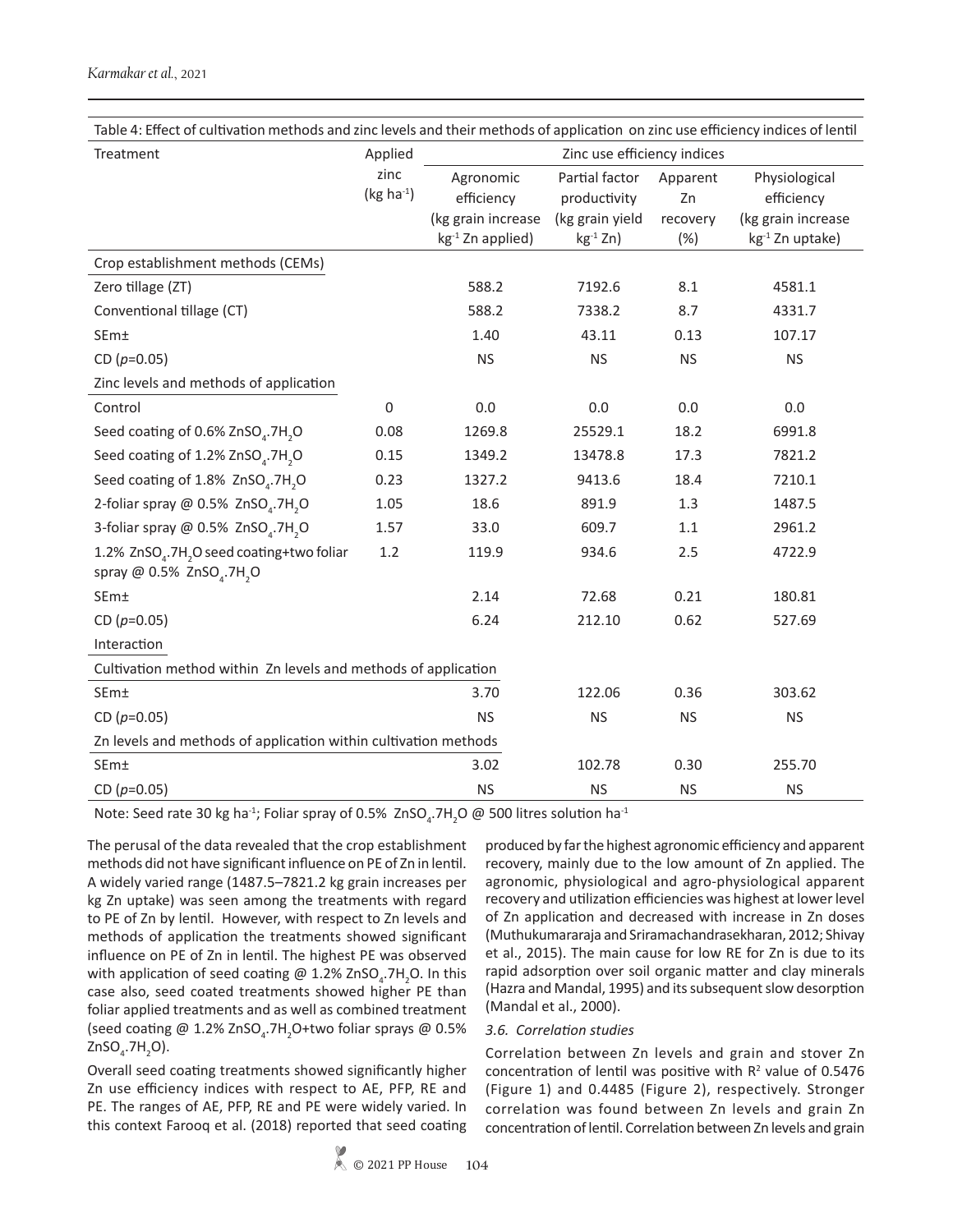and stover Zn uptake of lentil was also positive with  $R<sup>2</sup>$  value of 0.2197 (Figure 3) and 0.2135 (Figure 4), respectively. So, stronger correlation was found between Zn levels and grain Zn uptake of lentil. Correlation between grain yield and grain Zn uptake of lentil was also positive with  $R^2$  value of 0.6576 (Figure 5). Similarly, correlation between stover yield and stover Zn uptake of lentil was also positive with  $R<sup>2</sup>$  value of 0.5202 (Figure 6). However, stronger correlation was found between grain yield and grain Zn uptake.











Figure 3: Correlation between Zn level and grain Zn uptake



Figure 4: Correlation between Zn level and stover Zn uptake



Figure 5: Correlation between grain yield and grain Zn uptake



Figure 6: Correlation between stover yield and stover Zn uptake

#### **4. Conclusion**

The crop establishment methods did not show any significant influence on growth, yield and nutrient uptake by lentil. Application of seed coating @ 1.8% ZnSO<sub>4</sub>.7H<sub>2</sub>O showed significantly higher plant height, leaf area index, dry matter accumulation and yields. However, Zn concentration was recorded highest with application of 1.2%  $ZnSO_4$ .7H<sub>2</sub>O seed coating+two foliar spray @ 0.5% ZnSO<sub>4</sub>.7H<sub>2</sub>O. With regard to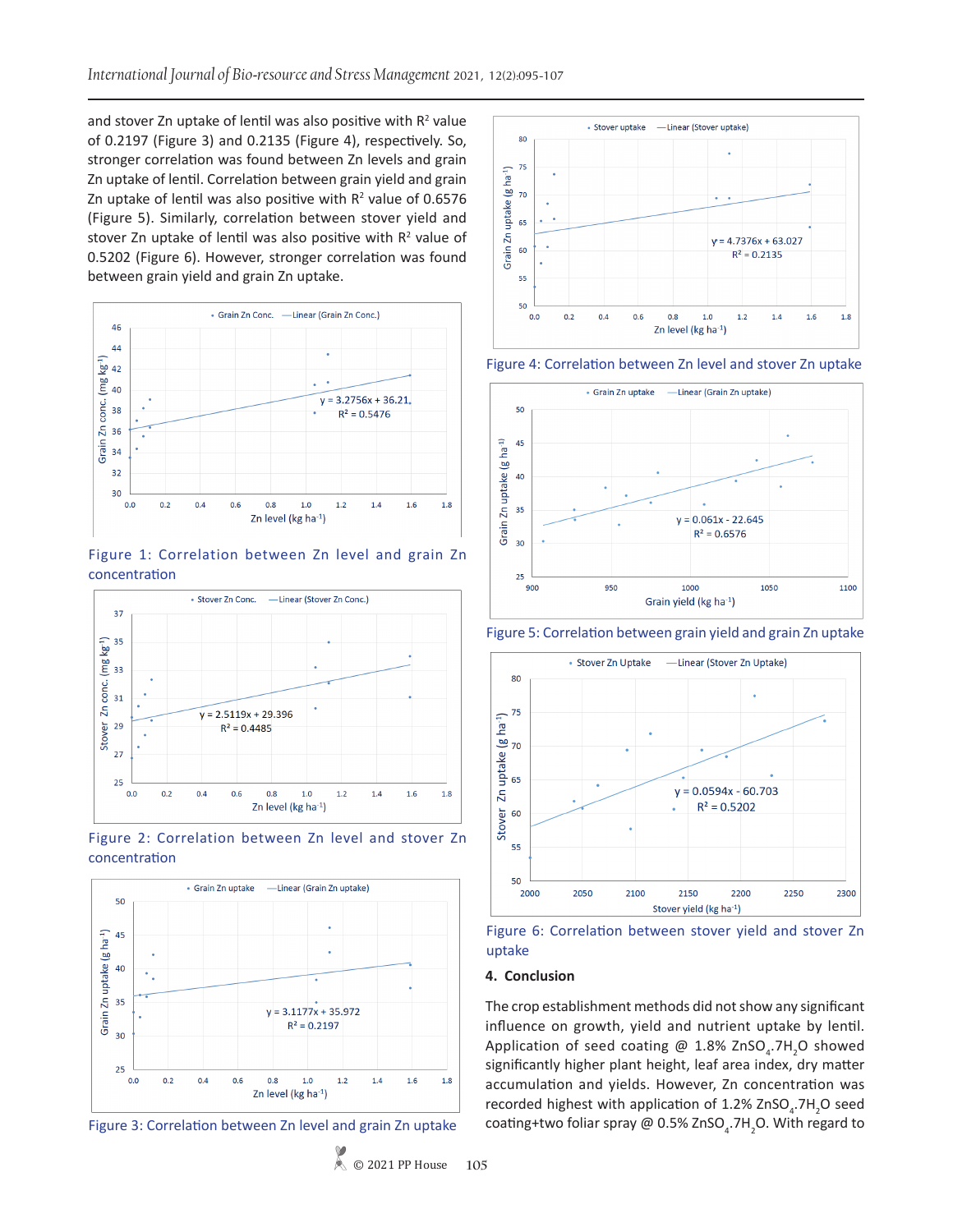Zn use efficiency indices, seed coated treatments resulted into significantly higher efficiency than foliar application and combined application of seed coating and foliar spray.

# **5. References**

- Alloway, B.J., 2008. Zinc in soils and crop nutrition. Second edition, Published by International Zinc Association and International Fertilizer Industry Association, Brussels, Belgium and Paris, France. ISBN 978-90-8133-310-8, 134
- Anonymous, 2021. Fertiliser statistics, 2019−20. The fertiliser association of India, FAI House, 10, Shaheed Jit Singh Marg, New Delhi.
- Bentley, P.J., Grubb, B.R., 1991. Experimental dietary hyperzincemia tissue disposition of excess zinc in rabbits. Journal of Trace Elements in Medicine and Biology 8, 202−207.
- Cakmak, I., 2000. Role of zinc in protecting plant cells from reactive oxygen species. New Phytologist 146, 185–205.
- Dang, H.K., Li, R.Q., Sun, Y.H., Zhang, X.W., Li, Y.M., 2010. Absorption, accumulation and distribution of zinc in highly-yielding winter wheat. Agricultural Sciences in China 9(7), 965−973.
- Disante, K.B., Fuentes, D., Cortina, J., 2010. Response to drought of Zn-stressed *Quercus suber* L. Seedlings. Environmental and Experimental Botany 70, 96−103.
- Fageria, N.K., Baligar, V.C., 2001. Lowland rice response to nitrogen fertilization. Communications in Soil Science and Plant Analysis 32 (9-10) 1405–1429. DOI:10.1081/ CSS100104202.
- Farooq, M., Ullah, A., Rehman, A., Nawaz, A., Nadeem, A., Wakeel, A., Nadeem, F., Siddique, K.H.M., 2018. Application of zinc improves the productivity and biofortification of fine grain aromatic rice grown in dry seeded and puddled transplanted production systems. Field Crops Research 216, 53−62.
- Gomez, K.A., Gomez, A.A., 1984. Statistical procedures for agricultural research. Second Edition. John Wiley and Sons, New York, USA.
- Hafeez, B., Khanif, Y. M., Saleem, M., 2013. Role of zinc in plant nutrition-a review. American Journal of Experimental Agriculture 3(2), 374−391.
- Haider, M.U., M. Farooq, A. Nawaz and M. Hussain. 2018. Foliage applied zinc ensures better growth, yield and grain biofortification of mungbean. International Journal of Agriculture and Biology 20, 2817−2822. DOI: 10.17957/IJAB/15.0840.
- Hazra, G.C., Mandal, B., 1995. Zinc adsorption in soils in relation to soil properties. Indian Journal of Agricultural Sciences 65(9), 659–664.
- He, L.S., Yan, X.S., Wu, D.C., 1991. Age-dependent variation of zinc-65 metabolism in LACA mice. International Journal of Radiation Biology 60, 907−916.
- Hemalatha, S., Platel, K., Srinivasan, K., 2007. Zinc and iron contents and their bioaccessibility in cereals and pulses consumed in India. Food Chemistry 102(4), 1328−1336.
- Islam, M., Karim, M., Oliver, M., Hosain, M., Urmi, T.A., Hossain, M., Haque, M.M., 2018. Impacts of trace element addition

on lentil (*Lens culinaris* L.) agronomy. Agronomy 8(7), 100.

- Kabata-Pendias, A., Pendias, H., 2001. Trace elements in soils and plants, CRC Press, Boca Raton - London - New York – Washington D.C.
- Kabir, A.H., Swaraz, A.M., Stangoulis, J., 2014. Zinc deficiency resistance and biofortification in plant. Journal of Plant Nutrition 177, 311−319.
- Kasim, W.A., 2007. Physiological consequences of structural and ultra-structural changes induced by Zn stress in *Phaseolus vulgaris* I. Growth and Photosynthetic apparatus. International Journal of Botany 3(1), 15−22.
- Kemp, C.D., 1960. Methods of estimating the leaf area of grasses from linear measurements. Annals of Botany 24(4), 491−499.
- Khampuang, K., Lordkaew, S., Dell, B., Prom-u-thai, C., 2020. Foliar zinc application improved grain zinc accumulation and bioavailable zinc in unpolished and polished rice. Plant Production Science 24 (1), 94−102. DOI:10.1080/ 1343943X.2020.1797512
- Khan, H.R., Mcdonald, G.K., Rengel, Z., 2000. Response of chickpea genotypes to zinc fertilization under filed conditions in South Australia and Pakistan. Journal of Plant Nutrition 23, 1517−1531
- Lambers, H., Barrow, N.J., 2020.  $P_2O_{5}$ , K<sub>2</sub>O, CaO, MgO, and basic cations: pervasive use of references to molecules that do not exist in soil. Plant and Soil 452, 1–4. https:// doi.org/10.1007/s11104-020-04593-2
- Lindsay, W. L., Norvell, W. A., 1978. Development of a DTPA soil test for zinc, iron, manganese, and copper. Soil science society of America journal 42(3), 421−428.
- Llobet, J.M., Domingo, J.L., Colomina, M.T., Mayayo, E., Corbella, J., 1988. Subchronic oral toxicity of zinc in rats. Bulletin of Environmental Contamination and Toxicology 41, 36−43.
- Mandal, B., Hazra, G. C., Mandal, L. N., 2000. Soil management influences on zinc desorption for rice and maize nutrition. Soil Science Society of America Journal 64, 1699–1705.
- Maqsood, M.A., Schoenau, J., Vandenberg, A., 2016. Zinc fertilization of lentil for grain yield and grain zinc concentration in ten Saskatchewan soils. Journal of Plant Nutrition 39(6), 866−874.
- Marschner, H., 1995. Mineral nutrition of higher plants, 2<sup>nd</sup> Edn. London, UK Academic Press.
- Mondal, M., Rahman, M. A., Akter, M. B., Fakir, M. S. A., 2011. Effect of foliar application of nitrogen and micronutrients on growth and yield in mungbean. Legume Research 34(3), 166−171.
- Montenegro, J.B.V., Fidalgo, J.A.B., Gabella, V.M., 2010. Response of chickpea (*Cicer arietinum* L.) yield to zinc, boron and molybdenum application under pot conditions. Spanish Journal of Agricultural Research 8(3), 797−807.
- Muthukumararaja, T.M., Sriramachandrashekharan, M.V., 2012. Effect of zinc on yield, zinc nutrition and zinc use efficiency of lowland rice. Journal of Agricultural